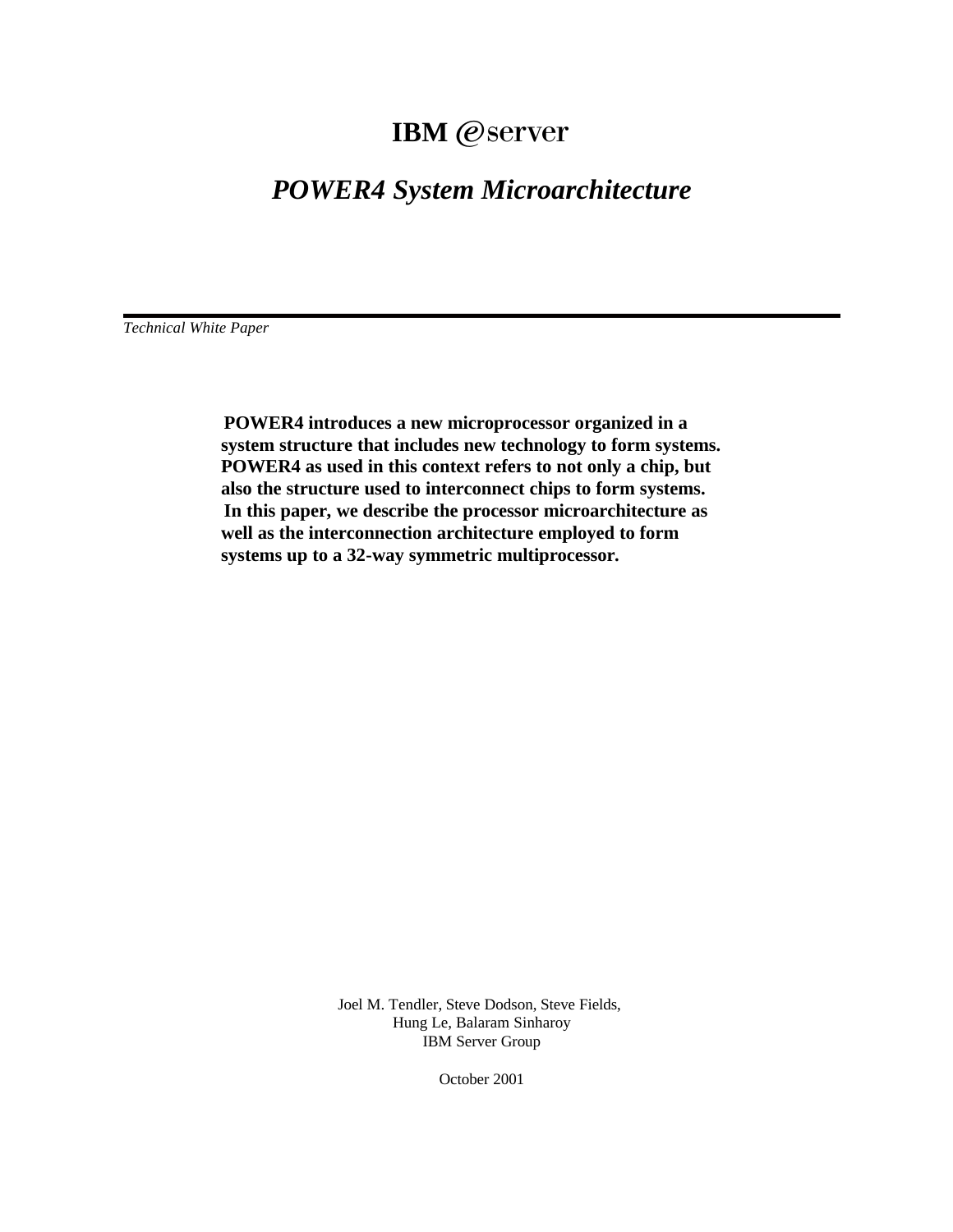## **1. Introduction**

IBM has a long history of leveraging technology to build high performance, reliable systems. Over the last several years, we have been increasingly applying this expertise to UNIX servers. The IBM  $\mathcal{O}$  server pSeries 680 continued this heritage with industry leading performance across a broad spectrum of industry standard benchmarks. The same microprocessor is used in the IBM  $\mathcal{O}$ server is also at the head of the head of the list in a number of industry standard benchmarks. The IBM RS/6000 SP system incorporating the POWER3-II microprocessor is currently used in the world's largest supercomputer at the Lawrence Livermore National Laboratory.

Several years ago, we set out to design a new microprocessor that would insure we would leverage IBM strengths across many different disciplines to deliver a server that would redefine what was meant by the term server. POWER4 is the result. It was developed by over 300 engineers in several IBM development laboratories.

With POWER4, the convergence of iSeries and pSeries microprocessors will reach a new level. POWER4 was designed from the outset to satisfy the needs of both of these systems. Additionally, projected technology improvements drove significant enhancements to system structure. The resulting design leverages technology advances in circuit densities and module packaging to achieve high levels of performance suitable for server types of applications. We have publicly talked about POWER4 for over 2 years prior to its formal announcement. We were confident we would achieve its objectives in terms of performance, schedule, and content. And we have.

In this paper, we first describe what drove the design. We then take a closer look at the components of the resultant systems from a microarchitecture perspective. We start by first discussing the POWER4 chip. One of our major strengths is system expertise and the ability to design multiple parts in a consistent and synergistic manner. In that light, POWER4 cannot be considered only a chip, but rather an architecture of how a set of chips are designed together to realize a system. As such, POWER4 can be considered a technology in its own right. In that light, we discuss how systems are built by interconnecting POWER4 chips to form up to 32-way symmetric multiprocessors (SMPs). The interconnect topology, referred to as a Distributed Switch, is new to the industry. Finally, no system discussion would be complete without some view of the reliability, availability and serviceability (RAS) features and philosophy incorporated into POWER4 systems. The RAS design is pervasive throughout the system and is as much a part of the design as is anything else.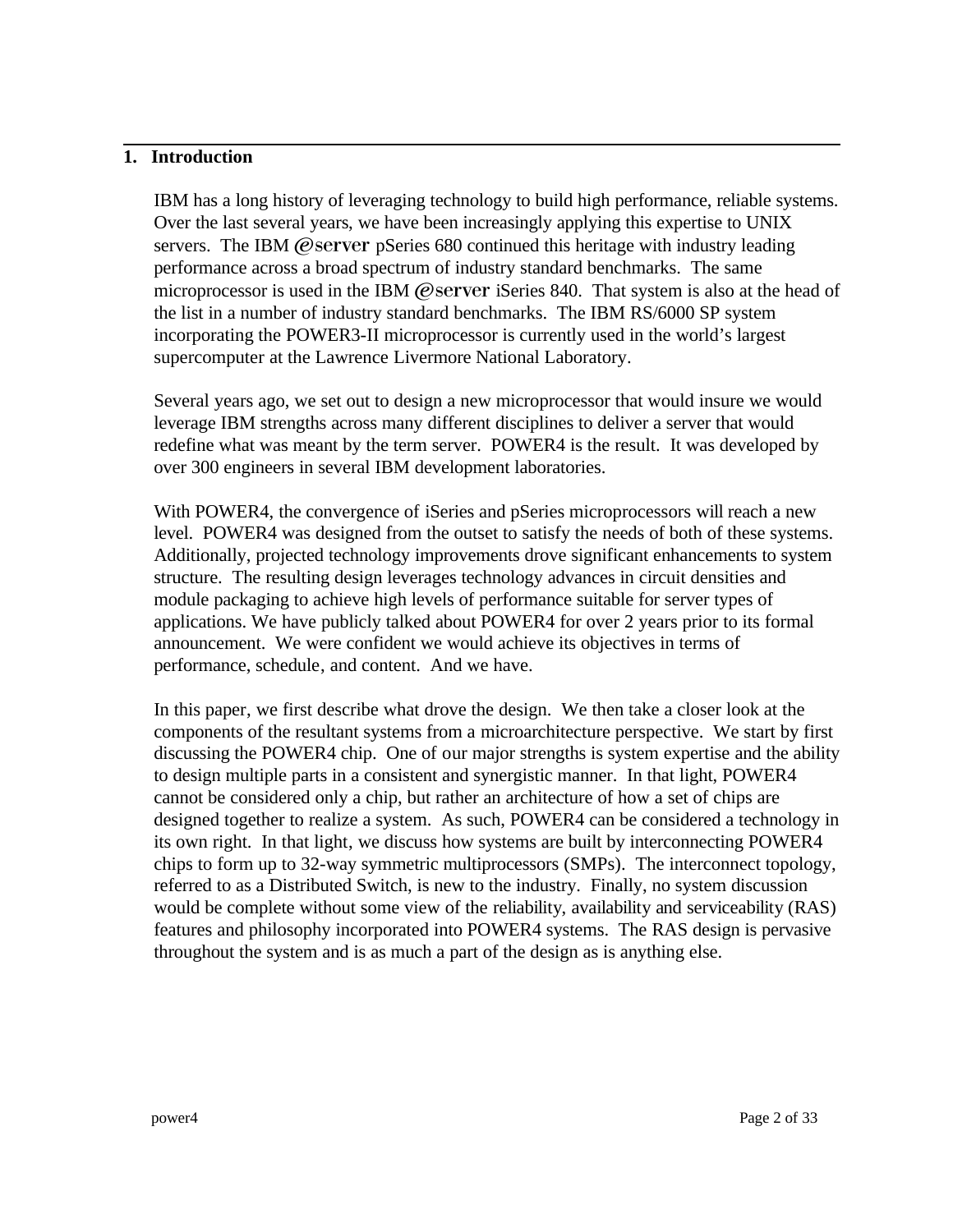## **2. Guiding Principles**

POWER4 was intended from the outset to be a server. In designing POWER4, a set of principles guided the Engineering team. These included:

- **SMP optimization:** The server must be designed for high throughput, multi-tasking environments. The system must be optimized for SMP operation where a large number of transistors could be used to improve total system performance. Servers of their very nature process disparate information often with multiple processes active concurrently.
- **Full system design approach:** To optimize the system, we started with the full design in mind up front. This marriage with the process technology, packaging, and microarchitecture was designed to allow software to exploit them. The processor core was designed to fit effectively in this environment. We designed the entire system, from the processor, to memory and I/O bridge chips, together. A new high performance processor needs a new subsystem to effectively feed it.
- Very high frequency design: To maintain a leadership position, we planned, from the outset, to deliver best-of-breed operating frequencies. We revamped our chip design with new transistor level tools and have transformed complex control logic into regular data flow constructs. Additionally, we have designed the system to permit system balance to be preserved as technology improvements become available allowing even higher processor frequencies to be delivered.
- w **Leadership reliability, availability and serviceability:** Servers have evolved to continuous operation. Outages of any kind are not tolerated. We had already begun designing into our systems RAS attributes previously only seen in mainframe systems. With POWER4, we accepted the principle that one does not achieve high levels of reliability by only choosing reliable parts and building error correction codes (ECC) into major arrays, but an approach that eliminated outages and provided redundancy where errors could not be eliminated was required. Where possible, if an error occurred, we worked to transform hard machine stops (checkstops) into synchronous machine interrupts to software to allow it to circumvent problems if it could.
- w **Designed to execute both commercial and technical applications supporting both IBM** @ Server **iSeries and pSeries systems with high performance:** As we balanced the system, we made sure the design can handle a varied and robust set of workloads. This is especially important as the e-business world evolves and data intensive demands on systems merge with commercial requirements. The need to satisfy high performance computing requirements with its historical high bandwidth demands and commercial requirements with its data sharing and SMP scaling requirements dictated a single design to address both environments. This would also allow us to meet the needs of what became IBM  $(\mathcal{O}$ server pSeries and iSeries with a single design.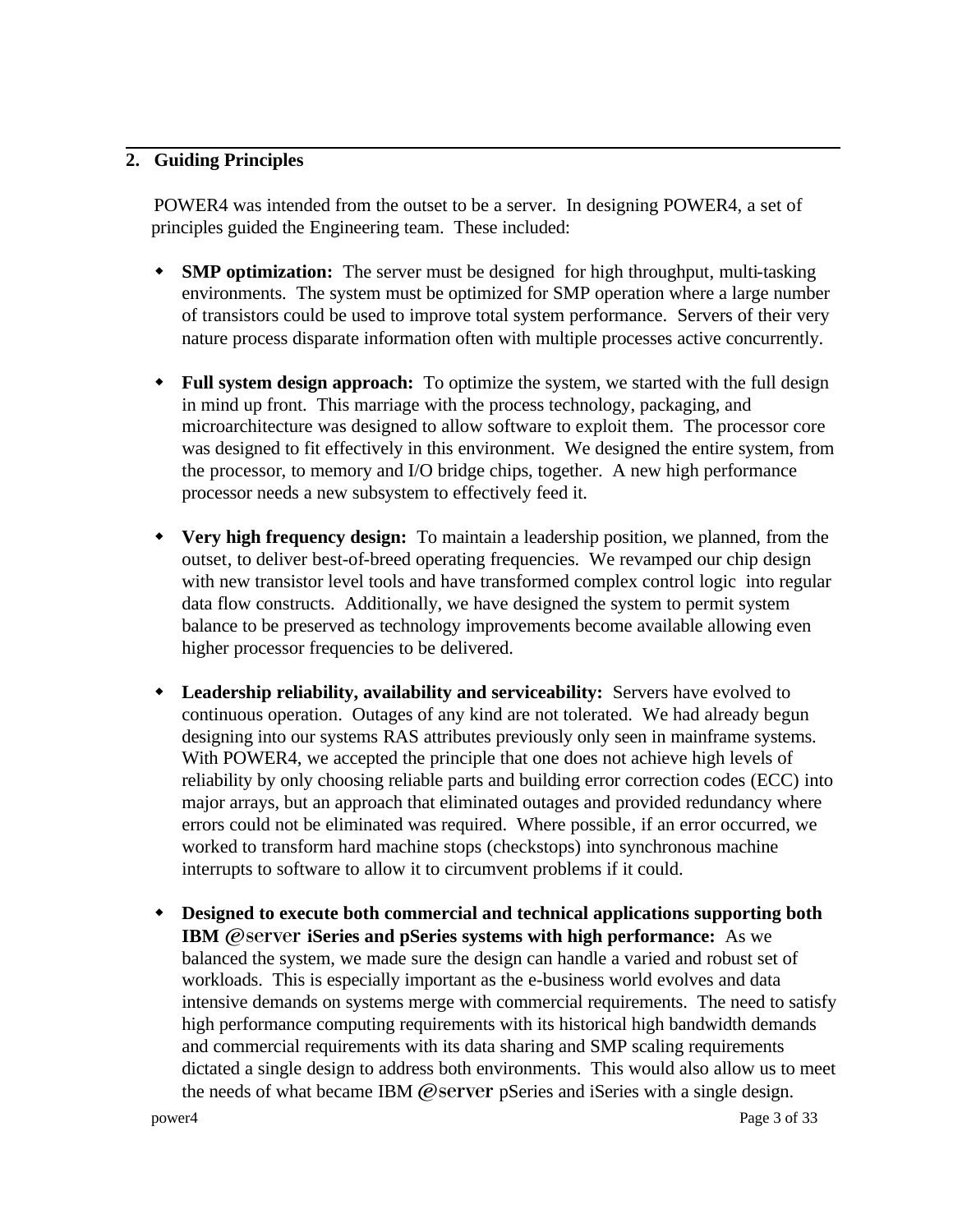w **Maintain binary compatibility for both 32-bit and 64-bit applications with prior PowerPC and PowerPCAS systems**: Several internal IBM task forces in the first half of the 1990s had concluded that the PowerPC architecture did not have any technical impediments to allow it to scale up to significantly higher frequencies with excellent performance. With no technical reason to change, in order to keep our customers software investment in tact, we accepted the absolute requirement of maintaining binary compatibility for both 32-bit and 64-bit applications, from a hardware perspective.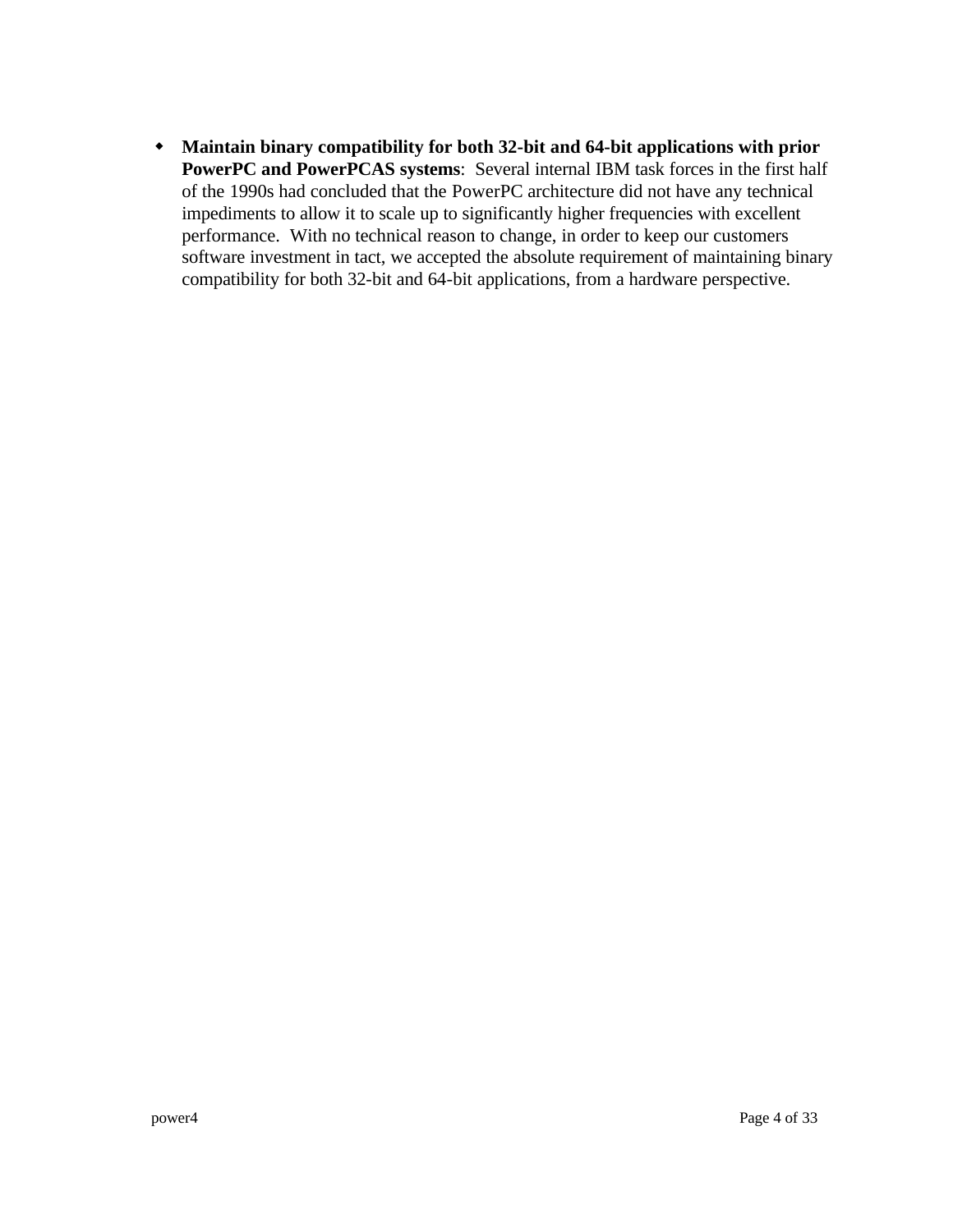## **3. POWER4 Chip**

The components of the POWER4 chip are shown in Figure 1. The chip has two processors on board. Included in what we are referring to as the processor are the various execution units and the split first level instruction and data caches. The two processors share a unified second level cache, also onboard the chip, through a Core Interface Unit (CIU) in Figure 1. The CIU is a crossbar switch between the L2, implemented as three separate, autonomous cache controllers, and the two processors. Each L2 cache controller can operate concurrently and feed 32 bytes of data per cycle. The CUI connects each of the three L2 controllers to either the data cache or the instruction cache in either of the two processors. Additionally, the CUI accepts stores from the processors across 8-byte wide buses and sequences them to the L2 controllers. Each processor has associated with it a Noncacheable (NC) Unit, the NC Unit in Figure 1, responsible for handling instruction serializing functions and performing any noncacheable operations in the storage hierarchy. Logically, this is part of the L2.

#### **Figure 1: POWER4 Chip Logical View**

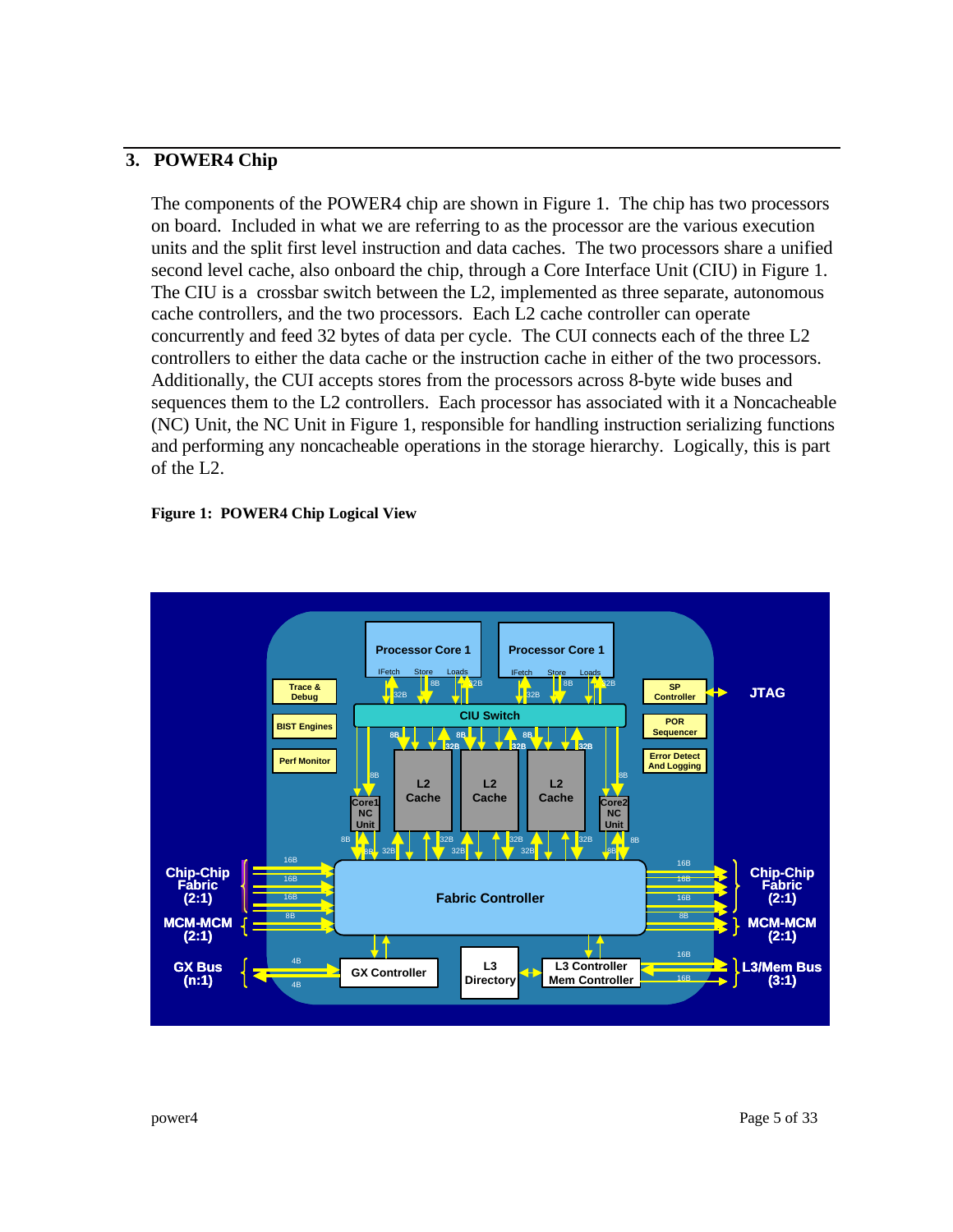The directory for a third level cache, L3, and logically its controller are also located on the POWER4 chip. The actual L3 is on a separate chip. A separate functional unit, referred to as the Fabric Controller, is responsible for controlling data flow between the L2 and L3 controller for the chip and for POWER4 communication. The GX controller is responsible for controlling the flow of information in and out of the system. Typically, this would be the interface to an I/O drawer attached to the system. But, with the POWER4 architecture, this is also where we would natively attach an interface to a switch for clustering multiple POWER4 nodes together.

Also included on the chip are functions we logically call Pervasive function. These include trace and debug facilities used for First Failure Data Capture, Builtin Self Test (BIST) facilities, Performance Monitoring Unit, an interface to the Service Processor (SP) used to control the overall system, Power On Reset (POR) Sequencing logic, and Error Detection and Logging circuitry.

Four POWER4 chips can be packaged on a single module to form an 8-way SMP. Four such modules can be interconnected to form a 32-way SMP. To accomplish this, each chip has five primary interfaces. To communicate to other POWER4 chips on the same module, there are logically four 16-byte buses. Physically, these four buses are implemented with six buses, three on and three off, as shown in Figure 1. To communicate to POWER4 chips on other modules, there are two 8-byte buses, one on and one off. Each chip has its own interface to the off chip L3 across two 16-byte wide buses, one on and one off, operating at one third processor frequency. To communicate with I/O devices and other compute nodes, two 4-byte wide GX buses, one on and one off, operating at one third processor frequency, are used. Finally, each chip has its own JTAG interface to the system service processor. All of the above buses, except for the JTAG interface, scale with processor frequency. POWER4 systems will be offered at more than one frequency. It is also anticipated that over time, technological advances will allow us to increase processor frequency. As this occurs, bus frequencies will scale proportionately allowing system balance to be maintained.

**POWER4 Core:** Figure 2 shows a high level block diagram of a POWER4 core. Both cores on a chip are identical and provide a 2-way SMP model to software. The internal microarchitecture of the core is a speculative superscalar outoforder execution design. Up to eight instructions can be issued each cycle, with a sustained completion rate of five instructions. Register rename pools and other outoforder resources coupled with the pipeline structure allow the design to have over 200 instructions in flight at any given time. In order to exploit instruction level parallelism there are eight execution units, each capable of being issued an instruction each cycle. Two identical floating-point execution units, each capable of starting a fused multiply and add each cycle, i.e., a maximum 4 floating-point operations (FLOPs) per cycle per core, are provided. In order to feed the dual floating-point units, two loadstore units, each capable of performing address generation arithmetic, are provided.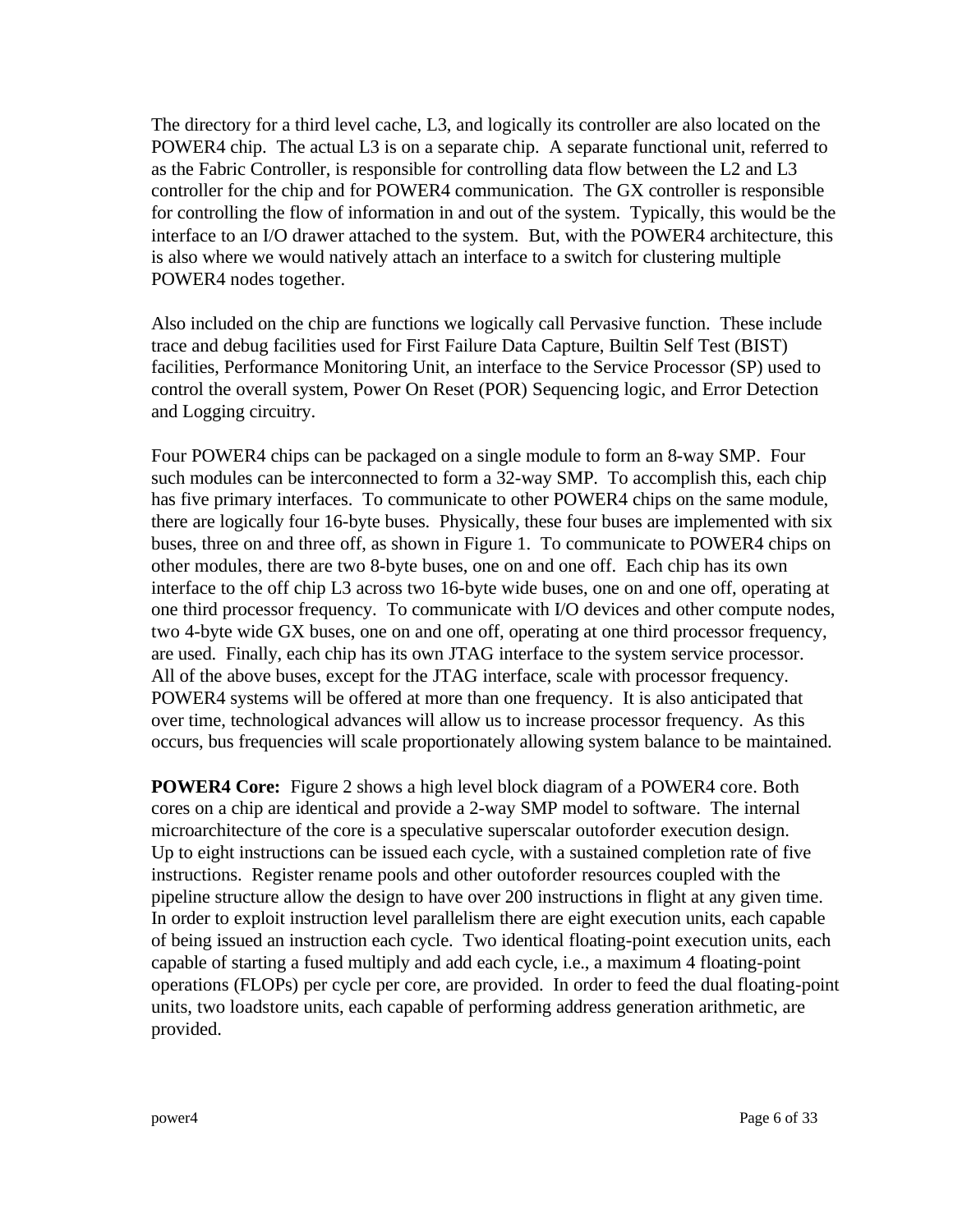**Figure 2: POWER4 Core**



Additionally, dual fixed point execution units, a branch execution unit and an execution unit to perform logical operations on the condition register exist.

**Branch Prediction:** To help mitigate the effects of the long pipeline necessitated by the high frequency design, POWER4 invests heavily in branch prediction mechanisms. In each cycle, up to eight instructions are fetched from the direct mapped 64 KB instruction cache. The branch prediction logic scans the fetched instructions looking for up to two branches each cycle. Depending upon the branch type found, various branch prediction mechanisms engage to help predict the branch direction or the target address of the branch or both. Branch direction for unconditional branches are not predicted. All conditional branches are predicted, even if the condition register bits upon which they are

dependent are known at instruction fetch time. Branch target addresses for the PowerPC branch to link register (*bclr*) and branch to count register (*bcctr*) instructions can be predicted using a hardware implemented link stack and count cache mechanism, respectively. Target addresses for absolute and relative branches are computed directly as part of the branch scan function.

As branch instructions flow through the rest of the pipeline, and ultimately execute in the branch execution unit, the actual outcome of the branches are determined. At that point, if the predictions were found to be correct, the branch instructions are simply completed like all other instructions. In the event that a prediction is found to be incorrect, the instruction fetch logic causes the mispredicted instructions to be discarded and starts refetching instructions along the corrected path.

POWER4 uses a set of three branch history tables to predict the direction of branch instructions. The first table, called the local predictor, is similar to a traditional branch history table (BHT). It is a 16K entry array indexed by the branch instruction address producing a 1-bit predictor that indicates whether the branch direction should be *taken* or *nottaken*. The second table, called the global predictor, predicts the branch direction based on the actual path of execution to reach the branch. The path of execution is identified by an 11-bit vector, one bit per group of instructions fetched from the instruction cache for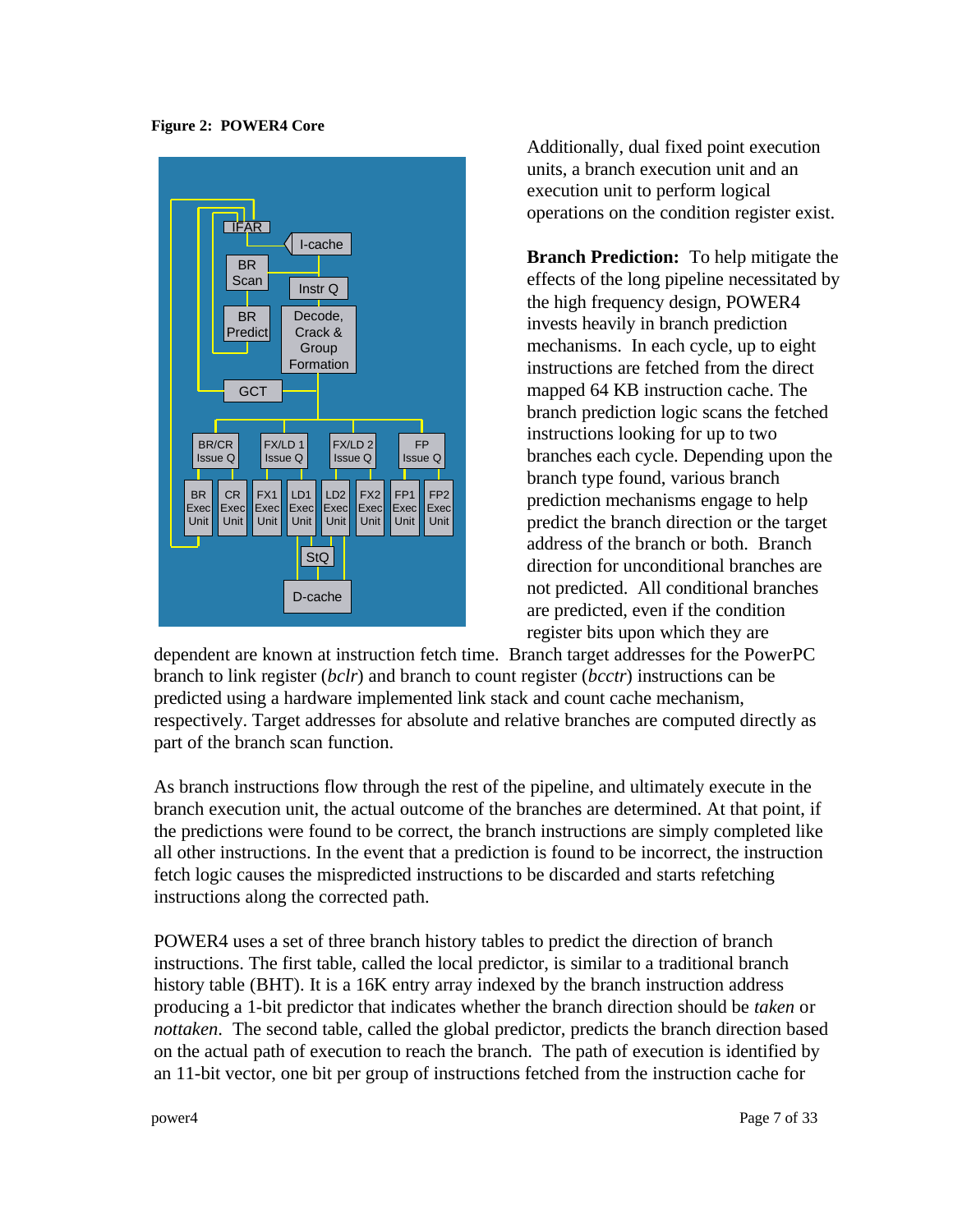each of the previous eleven fetch groups. This vector is referred to as the global history vector. Each bit in the global history vector indicates whether the next group of instructions fetched are from a sequential cache sector or not. The global history vector captures this information for the actual path of execution through these sectors. That is, if there is a redirection of instruction fetching, some of the fetched group of instructions are discarded and the global history vector is immediately corrected. The global history vector is hashed, using a bitwise exclusive or with the address of the branch instruction. The result indexes into a 16K entry global history table to produce another 1-bit branch direction predictor. Similar to the local predictor, this 1-bit global predictor indicates whether the branch should be predicted to be *taken* or *nottaken*. Finally, a third table, called the selector table, keeps track of which of the two prediction schemes works better for a given branch and is used to select between the local and the global predictions. The 16K entry selector table is indexed exactly the same way as the global history table to produce the 1-bit selector. This combination of branch prediction tables has been shown to produce very accurate predictions across a wide range of workload types.

If the first branch encountered in a particular cycle is predicted as not taken and a second branch is found in the same cycle, POWER4 predicts and acts on the second branch in the same cycle. In this case, the machine will register both branches as predicted, for subsequent resolution at branch execution, and will redirect the instruction fetching based on the second branch.

As branch instructions are executed and resolved, the branch history tables and the other predictors are updated to reflect the latest and most accurate information. Dynamic branch prediction can be overridden by software. This is useful in cases where software can predict better than the hardware. It is accomplished by setting two previously reserved bits in conditional branch instructions, one to indicate a software override and the other to predict the direction. When these two bits are zero (suggested use for reserved bits), hardware branch prediction is used. Since only reserved bits are used for this purpose, 100% binary compatibility with earlier software is maintained.

POWER4 uses a link stack to predict the target address for a branch to link instruction that it believes corresponds to a subroutine return. By setting the hint bits in a branch to link instruction, software communicates to the processor whether a *branch to link* instruction represents a subroutine return or a target address that is likely to repeat or neither.

When instruction fetch logic fetches a *branch and link* instruction (either conditional or unconditional) predicted as *taken*, it pushes the address of the next instruction onto the link stack. When it fetches a *branch to link* instruction with *taken* prediction and with hint bits indicating a subroutine return, the link stack is popped and instruction fetching starts from the popped address.

In order to preserve the integrity of the link stack in the face of mispredicted branch target link instructions, POWER4 employs extensive speculation tolerance mechanism in its link stack implementation to allow recovering the link stack under most circumstances. power4 Page 8 of 33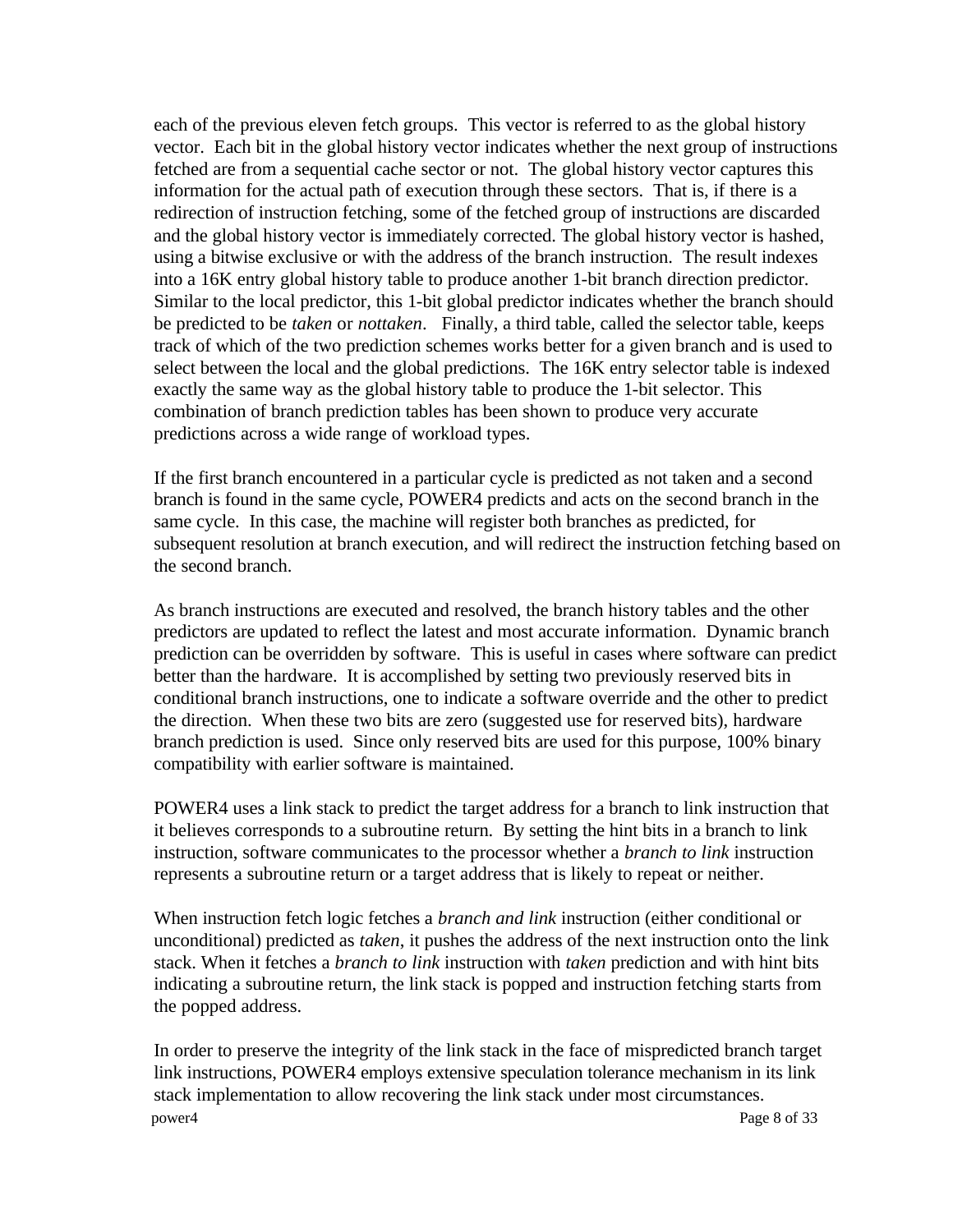The target address of a *branch to count* instruction is often repetitive. This is also true for some of the *branch to link* instructions that are not predictable through the use of the link stack, (because they do not correspond to a subroutine return). By setting the hint bits appropriately, software communicates to the hardware whether the target address for such branches are repetitive. In these cases, POWER4 uses a 32 entry, tagless, directmapped cache, called a count cache, to predict the repetitive targets, as indicated by the software hints. Each entry in the count cache can hold a 62-bit address. When a *branch to link* or *branch to count* instruction is executed, for which the software indicates that the target is repetitive and therefore predictable, the target address is written in the count cache. When such an instruction is fetched, the target address is predicted using the count cache.

**Instruction Fetch:** Instructions are fetched from the instruction cache (I-cache) based on the contents of the Instruction Fetch Address Register (IFAR). The IFAR is normally loaded with an address determined by the branch prediction logic. As noted earlier, on cases where the branch prediction logic is in error, the branch execution unit will cause the IFAR to be loaded with the corrected address of the instruction stream to be fetched. Additionally, there are other factors that can cause a redirection of the instruction stream, some based on internal events, others on interrupts from external events. In any case, once the IFAR is loaded, the I-cache is accessed and retrieves up to 8 instructions per cycle. Each line in the I-cache can hold 32 PowerPC instructions, i.e., 128 bytes. Each line is divided into four equal sectors. Since I-cache misses are infrequent, to save area, the I-cache has been designed to have a single port that can be used to read or write one sector per cycle. The I-cache directory (IDIR) is indexed by the effective address and contains 42 bits of real address per entry.

On an I-cache miss, instructions are returned from the L2 in four 32-byte beats. The L2 normally returns the critical sector, the sector containing the specific word address that references the cache line, in one of the first two beats. Instruction fetch logic forwards these demand-oriented instructions into the pipeline as quickly as possible. In addition, the cache line is written into one entry of the instruction prefetch buffer so that the I-cache itself is available for successive instruction fetches. The instructions are written to the I-cache during cycles when instruction fetching is not using the I-cache as will occur when another I-cache miss occurs. In this way, writes to the I-cache are hidden and do not interfere with normal instruction fetching.

The PowerPC architecture specifies a translation lookaside buffer (TLB) and a segment lookaside buffer (SLB) to translate from the effective address (EA) used by software and the real address (RA) used by hardware to locate instructions and data in storage. As these translation mechanisms take several cycles, once translated the {EA,RA} pair is stored in a 128 entry, 2-way setassociative array, called the effective to real address translation table (ERAT). POWER4 implements separate ERATs for instruction cache (IERAT) and for data cache (DERAT) accesses. Both ERATs are indexed using the effective address. A common 1024entry 4-way set associative TLB is implemented for each core.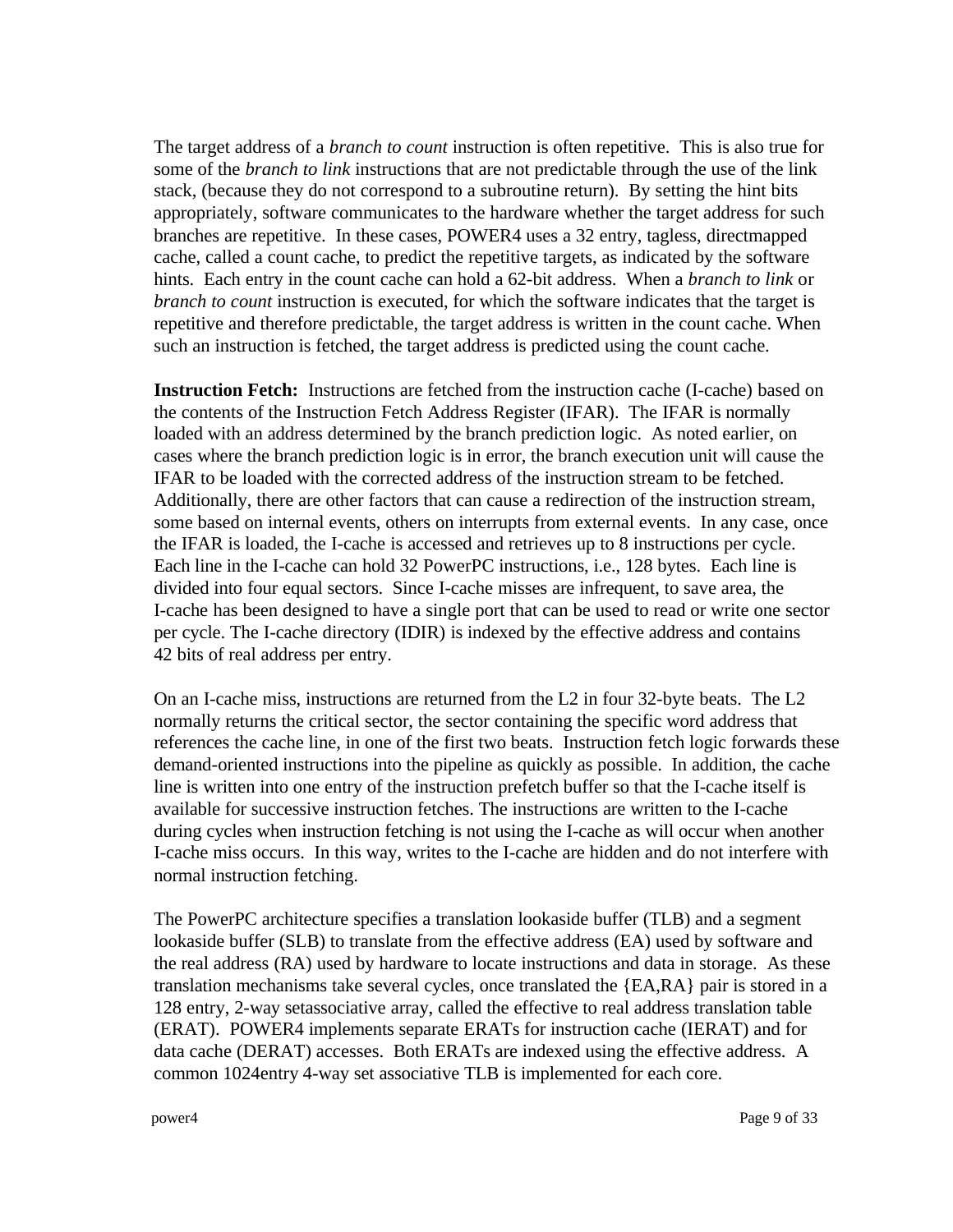When the instruction pipeline is ready to accept instructions, the IFAR content is sent to the I-cache, IDIR, IERAT and the branch prediction logic. The IFAR is updated with the address of the first instruction in the next sequential sector. In the next cycle, instructions are received from the I-cache and forwarded to an instruction queue from which the Decode, Crack and Group Formation logic shown in Figure 2, pulls instructions. This is done even before it is known that there is a I-cache hit. Also received in the same cycle are the RA from the IDIR and the {EA,RA} pair from the IERAT and the branch direction prediction information. The IERAT is checked to insure that it has a valid entry and that its RA matches what's in the IDIR. If the IERAT has an invalid entry, the EA must be translated from the TLB and SLB. Instruction fetching is then stalled. Assuming the IERAT is valid, if the RA from the IERAT matches what's in the IDIR, an I-cache hit is validated. Using the branch prediction logic, the IFAR is reloaded and the process is repeated. Filling the instruction queue in front of the Decode Crack and Group Formation logic allows instruction fetching to get ahead of the rest of the system and queue work for the remainder of the system. In this way, when there is an I-cache miss, there will hopefully be additional instructions in the instruction queue to be processed and thereby not freeze the pipeline. In fact, this is what is frequently observed to occur.

If there is an I-cache miss, several different scenarios are possible. First, the instruction prefetch buffers are examined to see if the requested instructions are there, and, if so, it will steer these instructions into the pipeline as though they came from the I-cache and also write the critical sector into the I-cache. If the instructions are not found in the instruction prefetch buffer, a demand fetch reload request is sent to the L2. The L2 processes this reload request with high priority. When it is returned from the L2, an attempt will be made to write it into the I-cache.

In addition to these demand-oriented instruction fetching mechanisms, POWER4 prefetches instruction cache lines that might be referenced soon into its instruction prefetch buffer capable of holding four entries of 32 instructions each. The instruction prefetch logic monitors demand instruction fetch requests and initiates prefetches for the next one (if there is a hit in the prefetch buffer) or two (if there is a miss in the prefetch buffer) sequential cache lines after verifying they are not already in the I-cache. As these requests return cache lines, they are stored in the instruction prefetch buffer so that they do not pollute the demand-oriented I-cache. The I-cache contains only cache lines that have had a reference to at least one instruction.

**Decode, Crack and Group Formation:** As instructions are executed outoforder, it is necessary to remember the program order of all instructions in flight. In order to minimize the logic necessary to track a large number of in flight instructions, groups of instructions are formed. The individual groups are tracked through the system. That is, the state of the machine is preserved at group boundaries, not at an instruction boundary within a group. Any exception causes the machine to be restored to the state of the oldest group prior to the exception.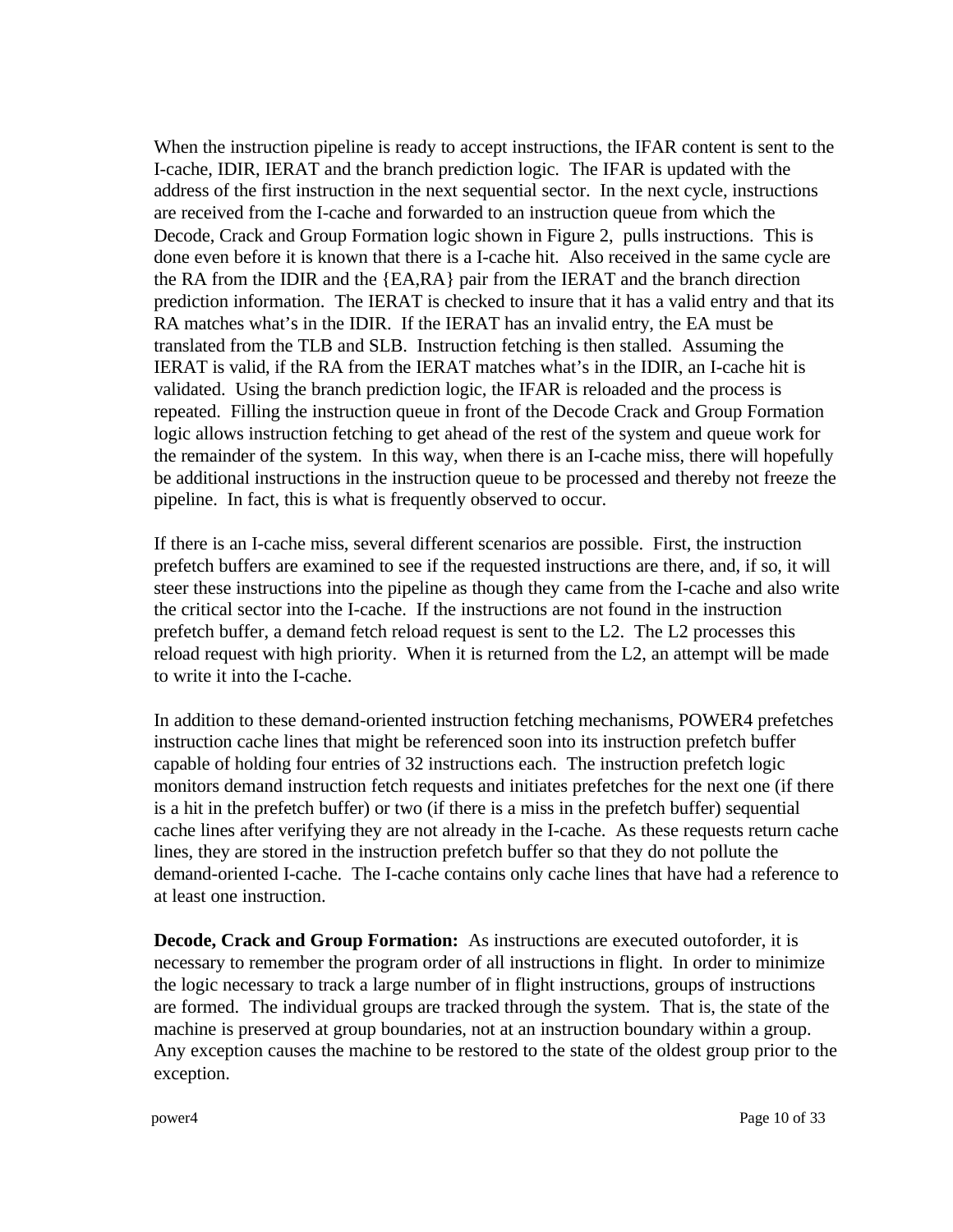A group contains up to five internal instructions referred to as IOPs. In the decode stages the instructions are placed sequentially in a group, the oldest instruction is placed in slot 0, the next oldest one in slot 1, and so on. Slot 4 is reserved for branch instructions only. If required, noops are inserted to force the branch instruction to be in the fourth slot. If there is no branch instruction then slot 4 contains a noop. Only one group of instructions can be dispatched in a cycle, and all instructions in a group are dispatched together. By dispatch we mean the movement of a group of instructions into the issue queues. Groups are dispatched in program order. Individual IOPs are issued from the issue queues to the execution units out of program order.

Results are committed when the group completes. A group can complete when all older groups have completed and when all instructions in the group have finished execution. Only one group can complete in a cycle.

Internal instructions, in most cases, are architected instructions. However, in some cases, instructions are split into one or more internal instructions. In order to achieve high frequency operation, we have limited instructions to read at most 2 registers and write at most one register. (Some floating-point operations do not obey this restriction, for performance reasons, e.g., the *fused multiply and add* series of instructions are handled directly in the floating-point unit though they require three sources.) If this is not the case then the instruction is split to satisfy this requirement. As an example, the load with update instructions that load one register and increment an index register is split into a load and an add instruction. Similarly, the *load multiple word* instruction is implemented with multiple *load word* instructions. As far as group formation, we differentiate two classes. If an instruction is split into 2 instructions, such as *load with update*, we consider that *cracking*. If an instruction is split into more than 2 IOPs then we term this a millicoded instruction. Cracked instructions flow into groups as any other instructions with one restriction. Both IOPs must be in the same group. If both IOPs cannot fit into the current group, the group is terminated and a new group is initiated. The instruction following the cracked instruction may be in the same group as the cracked instruction, assuming there is room in the group. Millicoded instructions always start a new group. The instruction following the millicoded instruction also initiates a new group.

For correct operation, certain instructions are not allowed to execute speculatively. To ensure that the instruction executes nonspeculatively, it is not executed until it is next to complete. This mechanism is called completion serialization. To simplify the implementation, such instructions form single instruction groups. Examples of completion serialization instructions include loads and stores to guarded space and context synchronizing instructions such as *mtmsr*.

In order to implement outoforder execution, many of the architected registers are renamed, but not all. To insure proper execution of these instructions, any instruction that sets a non renamed register terminates a group.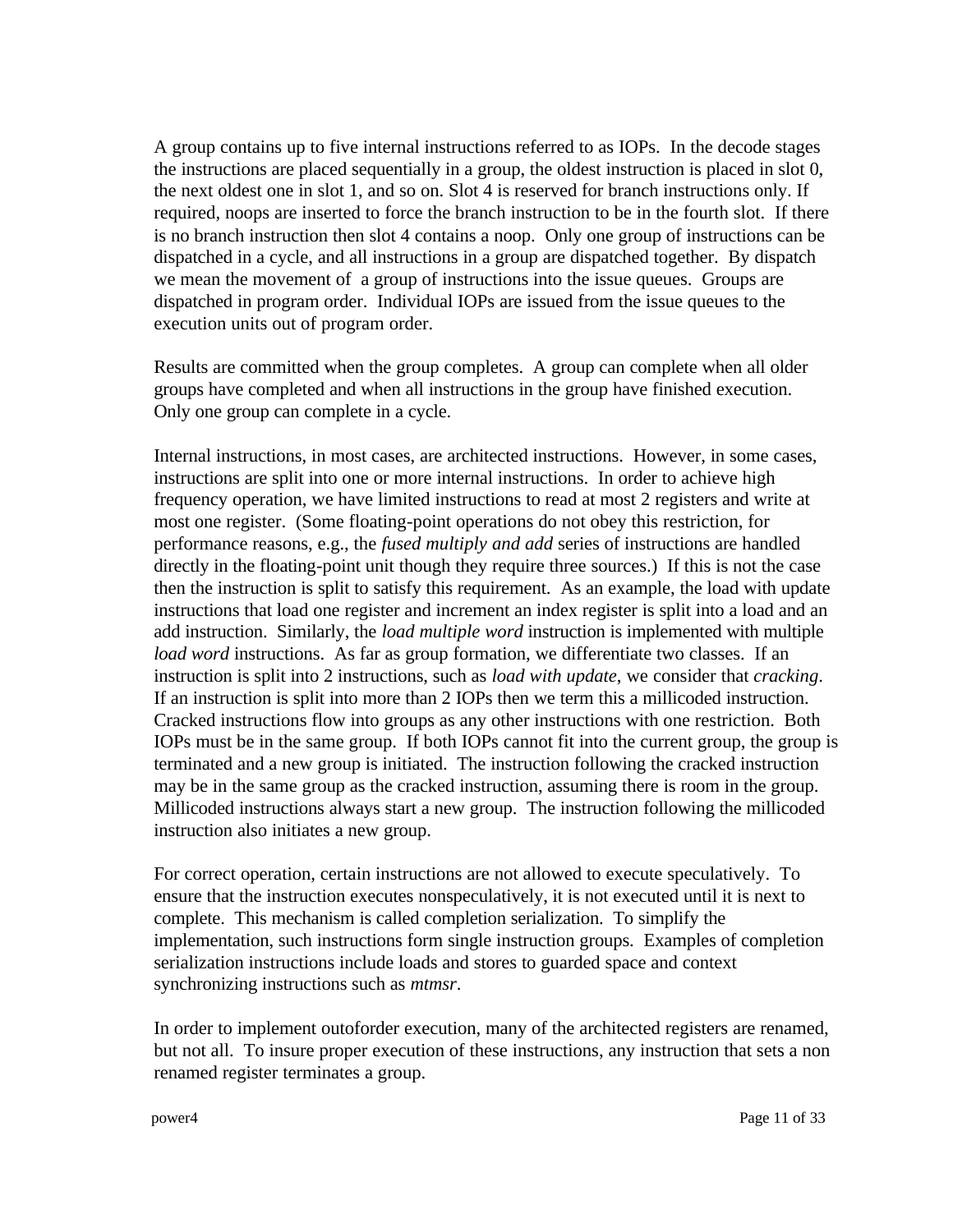Instructions performing logical operations on the Condition Register appear in lower frequency than other instructions. As such, a single execution is dedicated to this function. With the instruction issue rules described in the next section, this required restricting this class of instructions to only two of the four slots, specifically, slots 0 and 1.

**Group Dispatch and Instruction Issue:** Instruction groups are dispatched into the issue queues one group at a time. As a group is dispatched, control information for the group is stored in the Group Completion Table (GCT). The GCT can store up to 20 groups. The GCT entry contains the address of the first instruction in the group. As instructions finish execution, that information is registered in the GCT entry for the group. Information is maintained in the GCT until the group is retired, i.e., either all of its results are committed or the group is flushed from the system.

Each instruction slot feeds separate issue queues for the Floating-Point Units, the Branch Execution Unit, the CR Execution Unit, the Fixed Point Execution Units and the Load/Store Execution Units. The Fixed Point and Load/Store Execution Units share common issue queues. Table 1 summarizes the depth of each issue queue and the number of queues available for each type of queue. For the Floating-Point Issue Queues and the common issue queues for the Fixed Point and Load/Store Units, the issue queues fed from instruction slots 0 and 3 hold instructions to be executed in one of the execution units while the issue queues fed from instruction slots 1 and 2 feed the other execution unit. The CR Execution Unit draws its instructions from the CR Logical Issue Queue fed from instruction slots 0 and 1.

| <b>Queue Type</b>                       | <b>Entries per Queue</b> | <b>Number of Queues</b> |
|-----------------------------------------|--------------------------|-------------------------|
| <b>Fixed Point and Load/Store Units</b> |                          |                         |
| <b>Floating-Point</b>                   |                          |                         |
| <b>Branch Execution</b>                 |                          |                         |
| <b>CR Logical</b>                       |                          |                         |

**Table 1: Issue Queues**

Instructions are dispatched into the top of an issue queue. As they are issued from the queue, the remaining instructions trickle down. In the case of two queues feeding a common execution unit, the two queues are interleaved. The oldest instruction that has all of its sources set in the common interleaved queue is issued to the execution unit.

Before a group can be dispatched all resources to support that group must be available. If they are not, the group is held until the necessary resources are available. To successfully dispatch, the following resources are assigned:

- **GCT entry:** One GCT entry is assigned for each group. It is released when the group retires.
- **Issue Queue slot:** An appropriate issue queue slot must be available for each instruction in the group. It is released when the instruction in it has successfully been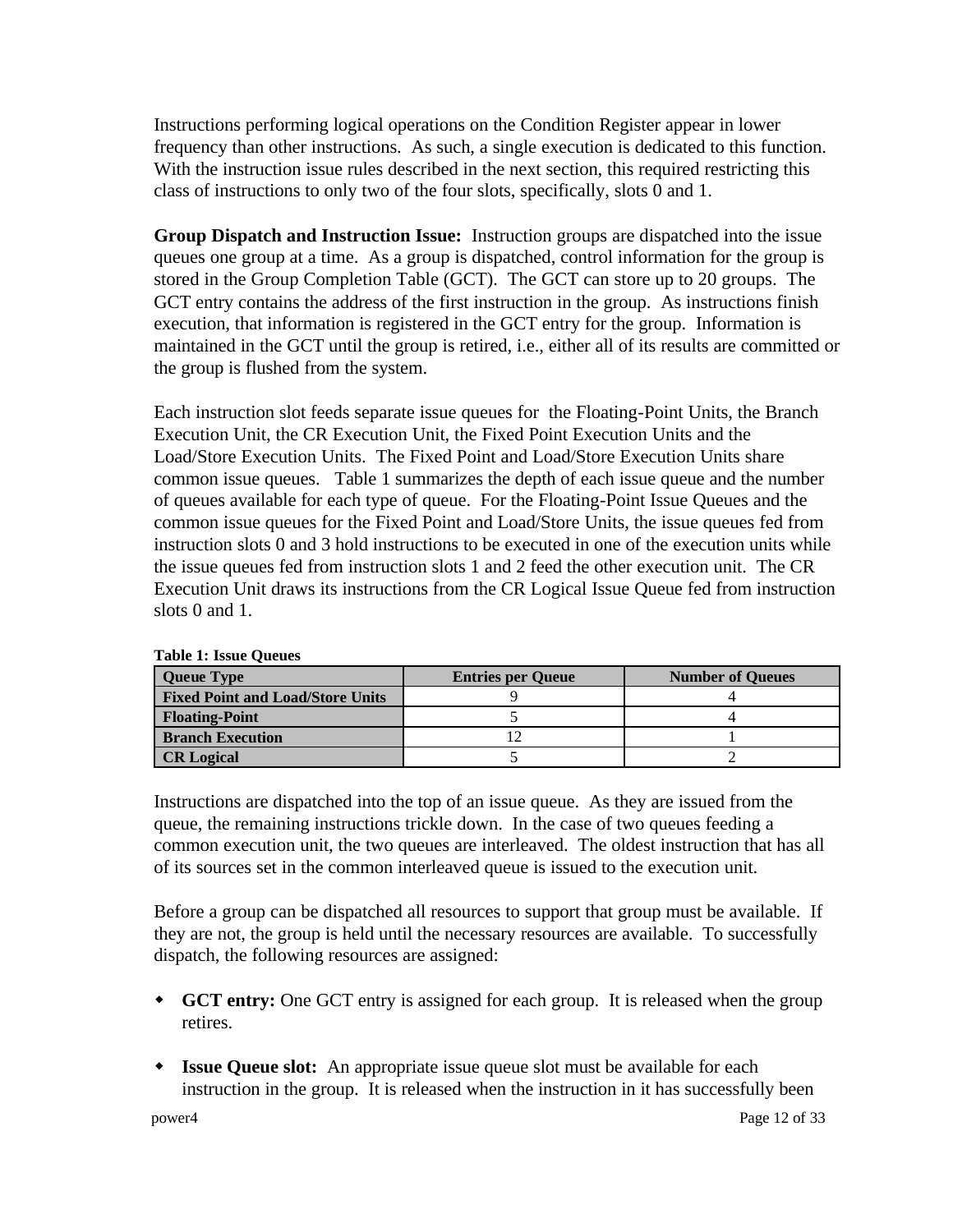issued to the execution unit. Note that in some cases this is not known until several cycles after the instruction has been issued. As an example, a fixed point operation dependent on an instruction loading a register can be speculatively issued to the fixed point unit before we know if the load instruction resulted in an L1 data cache hit. Should the load instruction miss in the cache, the fixed point instruction is effectively pulled back and sits in the issue queue until data is successfully loaded into the register.

**Rename Register:** For each register that is renamed and set by an instruction in the group, a corresponding rename resource must be available. Table 2 summarizes the rename resources available to each POWER4 core. The rename resource is released when the next instruction writing to the same logical resource is committed.

| <b>Resource Type</b>        | <b>Logical Size</b> | <b>Physical Size</b> |  |  |
|-----------------------------|---------------------|----------------------|--|--|
| <b>GPRs</b>                 | 32(36)              | 80                   |  |  |
| <b>FPRs</b>                 | 32                  | 72                   |  |  |
| <b>CRs</b>                  | 8 (9) 4-bit fields  | 32                   |  |  |
| <b>Link/Count Registers</b> |                     | 16                   |  |  |
| <b>FPSCR</b>                |                     | 20                   |  |  |
| XER                         | 4 fields            | 24                   |  |  |

#### **Table 2: Rename resources**

As a result of cracking and millicode used in forming groups, in some situations it is necessary to use additional logical registers. Four additional GPRs and one additional 4-bit CR field are required. The condition register is architected to be 1 32-bit register comprised as 8 4-bit fields. Each field is renamed. Not all of the XER is renamed. Only four of the XER fields are renamed.

- w **Load Reorder Queue (LRQ) entry:** An LRQ entry must be available for each load instruction in the group. It is released when the group completes. The LRQ has 32 entries.
- w **Store Reorder Queue (SRQ) entry:** An SRQ entry must be available for each store instruction in the group. They are released when the result of the store is successfully sent to the L2, after the group completes. The SRQ has 32 entries.

The operation of the LRQ and the SRQ is described in the section on the Load/Store Unit.

As noted previously, certain instructions require completion serialization. Groups so marked will not be issued until that group is the next to complete, i.e., all prior groups have successfully completed. Additionally, instructions that read a nonrenamed register cannot be executed until we are sure all writes to that register have completed. To simplify the implementation, any instruction that writes to a nonrenamed register sets a switch that is reset when the instruction finishes execution. If the switch is set, then this blocks dispatch of an instruction that reads a nonrenamed register. Writes to a nonrenamed register are guaranteed to be in program order by making them completion serialization.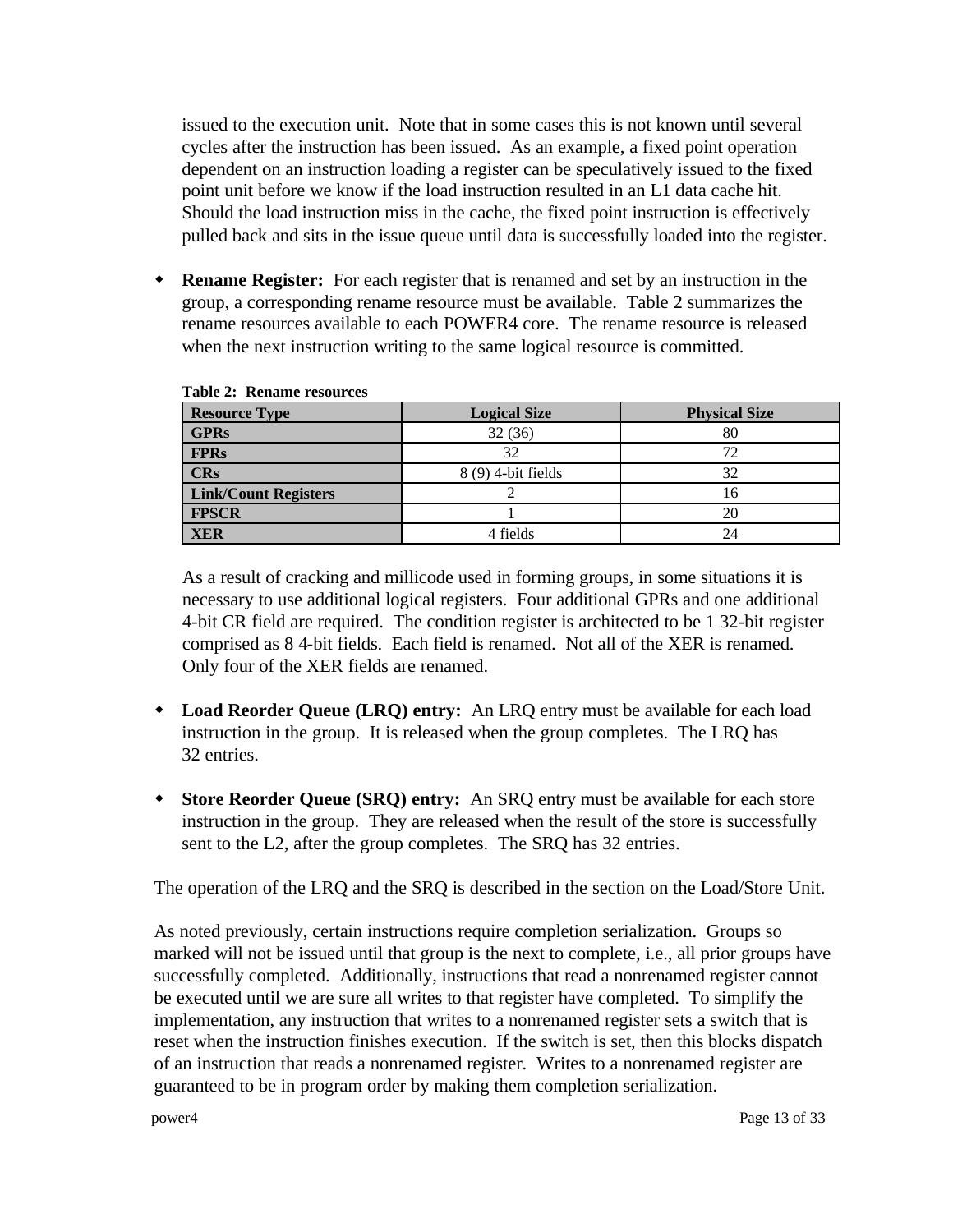Since instruction progression through the machine is tracked in groups, when a particular instruction within a group needs to signal an interrupt it is achieved by flushing all of the instructions (and results) of the group and then redispatching the instructions into single instruction groups. A similar mechanism is used to ensure that the fixed point exception register summary overflow bit is correctly maintained.

**Load/Store Unit Operation:** The Load/Store Unit requires special attention in an outoforder execution machine in order to insure memory consistency. As we cannot be sure that the result of a store operation will be committed at the time it is executed, a special mechanism is employed. Associated with each SRQ entry is a Store Data Queue (SDQ) entry. The SDQ entry maintains the desired result to be stored until the group containing the store instruction is committed. Once committed, the data maintained in the SDQ is written to the caches. Additionally, three particular hazards need to be guarded against.

- ü **Load Hit Store:** A younger load that executes before an older store to the same memory location has written its data to the caches must retrieve the data from the SDQ. As a result, as loads execute they check the SRQ to see if there is any older store to the same memory location with data in the SDQ. If one is found, the data is forwarded from the SDQ rather than from the cache. If the data cannot be forwarded, as will be the case if the load and store instructions operate on overlapping memory locations and the load data is not the same as or contained within the store data, the group containing the load instruction is *flushed*, that is, it and all younger groups are discarded and refetched from the instruction cache. If we can tell that there is an older store instruction that will write to the same memory location but has yet to write its result to the SDQ, the load instruction is *rejected* and reissues again waiting for the store instruction to execute.
- ü **Store Hit Load:** If a younger load instruction executes before we have had a chance to recognize that an older store will be writing to the same memory location, the load instruction has gotten stale data. To guard against this, as a store instruction executes it checks the LRQ and if it finds a younger load that has executed and loaded from memory locations the store is writing to, the group containing the load instruction and all younger groups are *flushed* and refetched from the instruction cache. To simplify the logic, all groups following the store are *flushed*. If the offending load is in the same group as the store instruction, the group is flushed and all instructions in the group form single instruction groups.
- Load Hit Load: Two loads to the same memory location must observe the memory reference order and guard against a store to the memory location from another processor between the intervening loads. If the younger load obtains old data the older load must not obtain new data. This requirement is called *sequential load consistency*. To guard against this, LRQ entries for all loads include a bit, that, if set, indicates a snoop has occurred to the line containing the loaded data for that entry. When a load instruction executes, it compares its load address against all addresses in the LRQ. A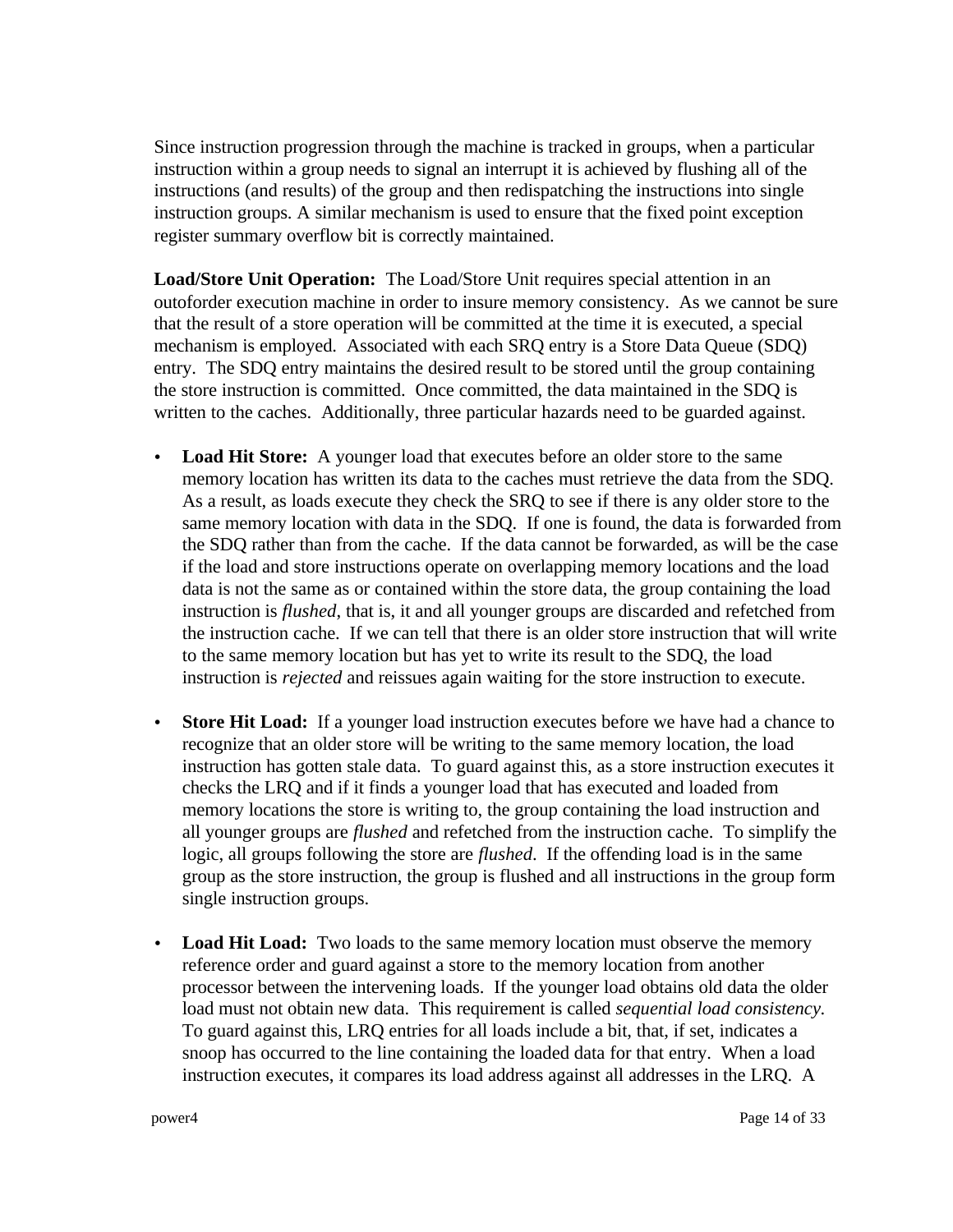match against a younger entry which has been snooped indicates that a sequential load consistency problem exists. To simplify the logic all groups following the older load instruction are flushed. If both load instructions are in the same group then the flush request is for the group itself. In this case each instruction in the group when refetched form single instruction groups so as to avoid this situation the second time around.

**Instruction Execution Pipeline:** Figure 3 shows the POWER4 instruction execution pipeline for the various pipelines. The *IF, IC* and *BP* cycles correspond to the instruction fetching and branch prediction cycles. The *D0* through *GD* cycles are the cycles during which instruction decode and group formation occur. The *MP* cycle is the *Mapper* cycle where all dependencies are determined, resources assigned and the group dispatched into the appropriate issue queues. During the *ISS* cycle the IOP is issued to the appropriate execution unit, reads the appropriate register to retrieve its sources during the *RF* cycle and executes during the *EX* cycle writing its result back to the appropriate register during the *WB* cycle. At this point the instruction has finished execution but has not yet been completed. It cannot complete for at least 2 more cycles, the *Xfer* and *CP* cycle, assuming all older groups have completed and all other instructions in the same group have also finished.

#### **Figure 3: POWER4 Instruction execution pipeline**

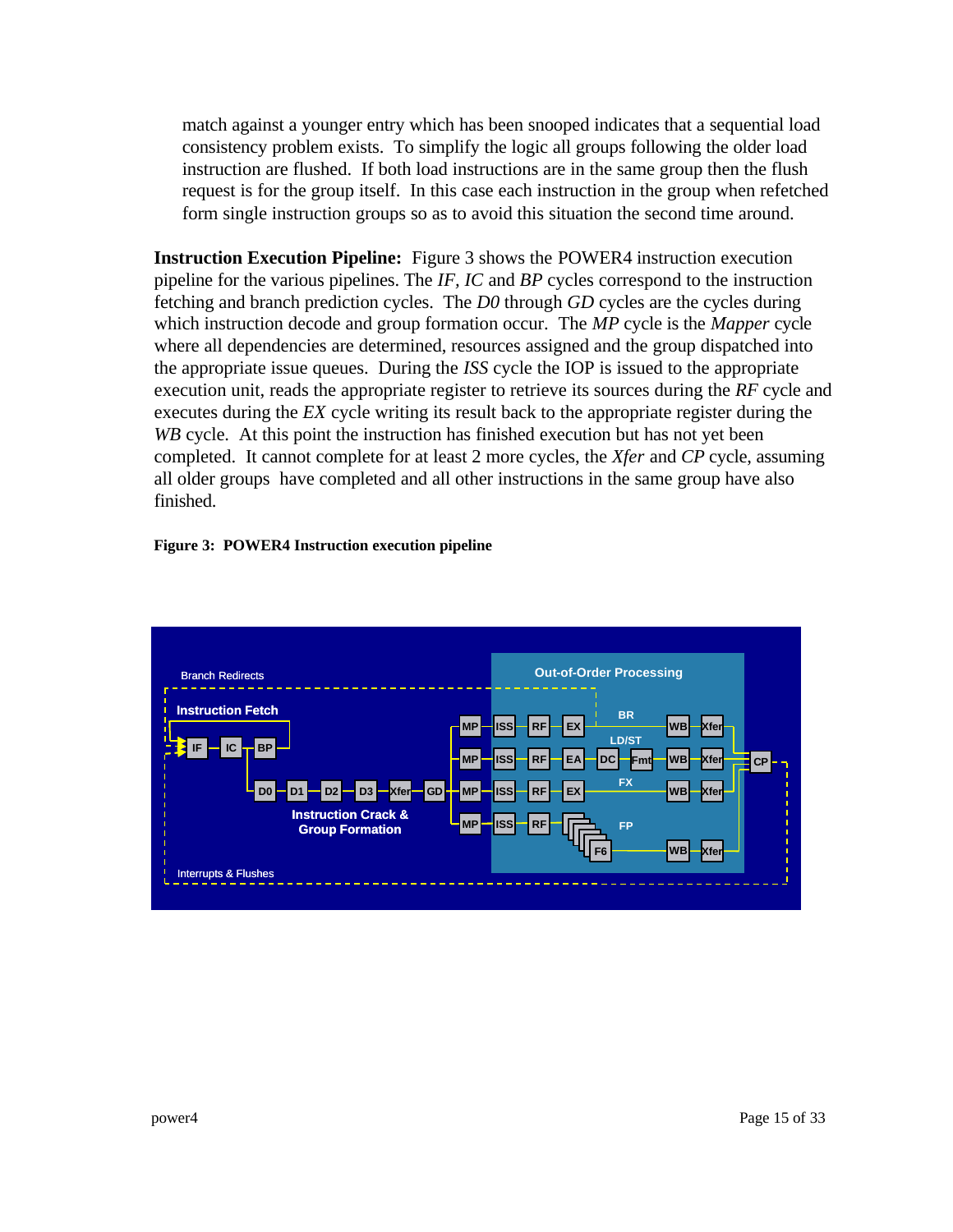Instructions waiting in the Instruction Queue after being fetched from the instruction cache wait prior to the *D1* cycle. This will be the case if instruction are fetched (up to 8 per cycle) faster than they can be formed into groups. Similarly, instructions can wait prior to the *MP* cycle if resources are not available to dispatch the entire group into the issue queues. Instructions wait in the issue queues prior to the *ISS* cycle. Similarly, they can wait to complete prior to the *CP* cycle.

Though not shown, the CR Logical Execution Unit, the unit responsible for executing logical operations on the Condition Register, is identical to the Fixed Point Execution pipeline, shown as the *FX* pipeline in the figure. The Branch Execution Unit pipeline is shown as the *BR* pipeline in the figure. If a branch instruction is mispredicted, either direction or target, then there is at least a 12 cycle branch mispredict penalty, depending on how long the mispredicted branch needed to wait to be issued.

The pipeline for the two Load/Store Units is identical and is shown as the *LD/ST* pipeline in the figure. After accessing the register file, load and store instructions generate the effective address in the *EA* cycle. The DERAT and for load instructions the Data Cache Directory and the data cache, are all accessed during the *DC* cycle. If a DERAT miss should occur the instruction is *rejected*, i.e., it is kept in the issue queue. Meanwhile a request is made to the TLB to reload the DERAT with the translation information. The rejected instruction reissues again a minimum of 7 cycles after it was first issued. If the DERAT still does not contain the translation information the instruction is rejected again. This process continues until the DERAT is reloaded. If a TLB miss occurs, i.e., we do not have translation information in the TLB, the translation is initiated speculatively. However, the TLB is not updated until we are sure the instruction will be executed, i.e., the TLB is updated when the group the instruction failing translation is in becomes the next group to complete. Two different page sizes are supported, 4-KB and 16-MB.

In the case of loads, if the directory indicates the L1 data cache contains the cache line, the requested bytes from the returned data are formatted, the *fmt* cycle, and written into the appropriate register. They are also available for use by dependent instructions during this cycle. In anticipation of a data cache hit, dependent instructions are issued so that their *RF* cycle lines up with the load instructions writeback cycle. If a cache miss is indicated, then a request is initiated to the L2 to retrieve the line. Requests to the L2 are stored in the Load Miss Queue (LMQ). The LMQ can hold up to eight requests to the L2. If the LMQ is full, the load instruction missing in the data cache is rejected, reissues again in 7 cycles and the process is repeated. If there is already a request to the L2 for the same line from another load instruction, the second request is merged into the same LMQ entry. If this is the third request to the same line, the load instruction is rejected and processing continues as above. All reloads from the L2 check the LMQ to see if there is an outstanding request yet to be honored against a just returned line. If there is, the requested bytes are forwarded to the register to complete the execution of the load instruction. After the line has been reloaded, the LMQ entry is freed for reuse.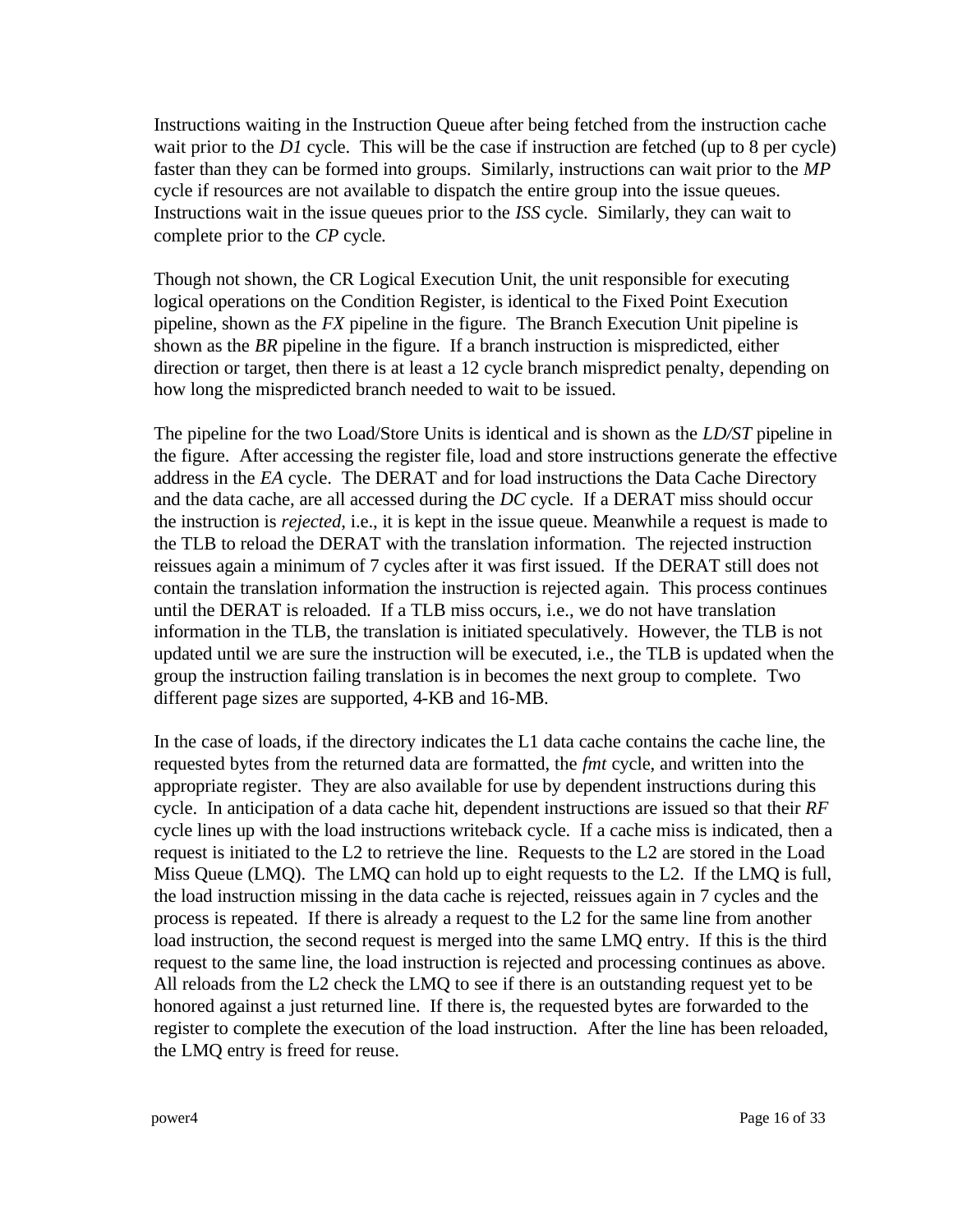In the case of store instructions, rather than write data to the data cache, the data is stored in the SDQ as described above. Once the group containing the store instruction is completed, an attempt is made to write the data in the data cache. If the cache line containing the data is already in the L1 data cache, the changed data is written to the data cache. If it is not, the line is not reloaded from the L2. In both cases, the changed data is written to the L2. The coherency point for POWER4 is the L2 cache. Additionally, all data in the L1 data cache is also in the L2 cache. If data needs to be cast out of the L2, the line is marked invalid in the L1 data cache if it is resident there.

The pipeline for the two fixed point execution units is shown as the *FX* pipe in Figure 3. Two fixed point instructions, with one dependent on the other, cannot issue on the successive cycles. There must be at least one dead cycle between their issue cycles.

The two floating-point execution units follow the same pipeline and is shown as the *FP* pipe in the figure. Floating-point instructions require 6 execution cycles. But, both pipes are fully piped, that is, two instructions can be issued to the floating-point pipes each cycle.

# **4. Storage Hierarchy**

The POWER4 storage hierarchy consists of three levels of cache and the memory subsystem. The first and second levels of the hierarchy are on board the POWER4 chip. The directory for the third level cache, the L3, is on the chip, but the actual cache is off chip. Table 3 shows capacities and organization of the various levels of the hierarchy on a per chip basis.

| <b>Component</b>            | <b>Organization</b>                                       | <b>Capacity per Chip</b>        |  |
|-----------------------------|-----------------------------------------------------------|---------------------------------|--|
| <b>L1 Instruction Cache</b> | Direct map, 128-byte line<br>managed as 4 32-byte sectors | 128 KB (64 KB per<br>processor) |  |
| L1 Data Cache               | 2-way, 128-byte line                                      | 64 KB (32 KB per processor)     |  |
| L2                          | 8-way, 128-byte line                                      | $\sim$ 1.5 MB                   |  |
| L3                          | 8-way, 512-byte line managed as<br>4 128-byte sectors     | 32 MB                           |  |
| <b>Memory</b>               |                                                           | $0-16$ GB                       |  |

**Table 3: Storage hierarchy organization and size**

**L1 Caches:** The L1 instruction cache is single ported capable of either one 32-byte read or write each cycle. The store through L1 data cache is triple ported capable of two 8-byte reads and one 8 byte write per cycle with no blocking. L1 data cache reloads are 32-bytes per cycle. The L1 caches are parity protected. When attempting to read data that exhibits a parity error, the faulty line is invalidated in the cache and retrieved from the L2. All data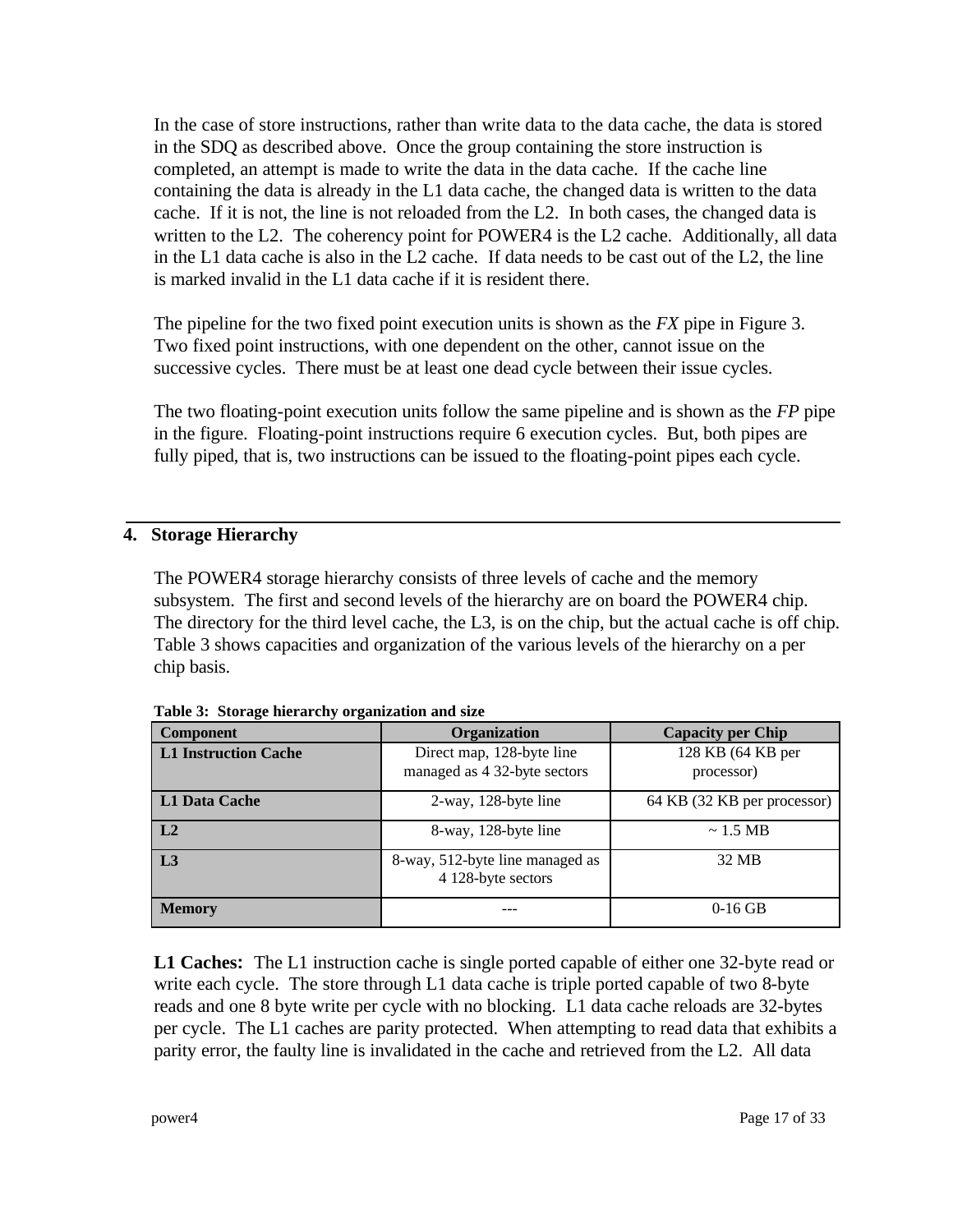stored in the L1 data cache is available in the L2 cache guaranteeing no data loss. Data in the L1 can be in one of two states:

- w **I (invalid state):** The data is invalid.
- w **V (valid state):** The data is valid.

**L2 Cache:** The unified second level cache is shared across the two processors on the POWER4 chip. Figure 4 shows a logical view of the L2 cache. The L2 is implemented as three identical controllers. Cache lines are hashed across the three controllers.





Each L2 controller consists of 4 SRAM partitions, each capable of supplying 16 bytes of data every other cycle. The four partitions can supply 32 bytes per cycle, taking four consecutive cycles to transfer a 128-byte line to the processor. The data arrays are ECC protected (single error correct, double error detect). Both wordline and bitline redundancy are implemented.

The L2 cache directory is implemented in two redundant 8-way set associative parity protected

arrays. The redundancy, in addition to providing a backup capability, also provides two nonblocking read ports to permit snoops to proceed without causing interference to load and store requests.

A pseudo LRU replacement algorithm is implemented as a standard 7-bit tree structure. As the L1 is a store through design, store requests to the L2 are at most 8 bytes per request. The L2 implements two 4-entry 64-byte queues for gathering individual stores and minimizing L2 requests for stores.

The majority of control for L2 cache management is handled by four coherency processors in each controller. For each request to the L2 from the processors, either L1 data cache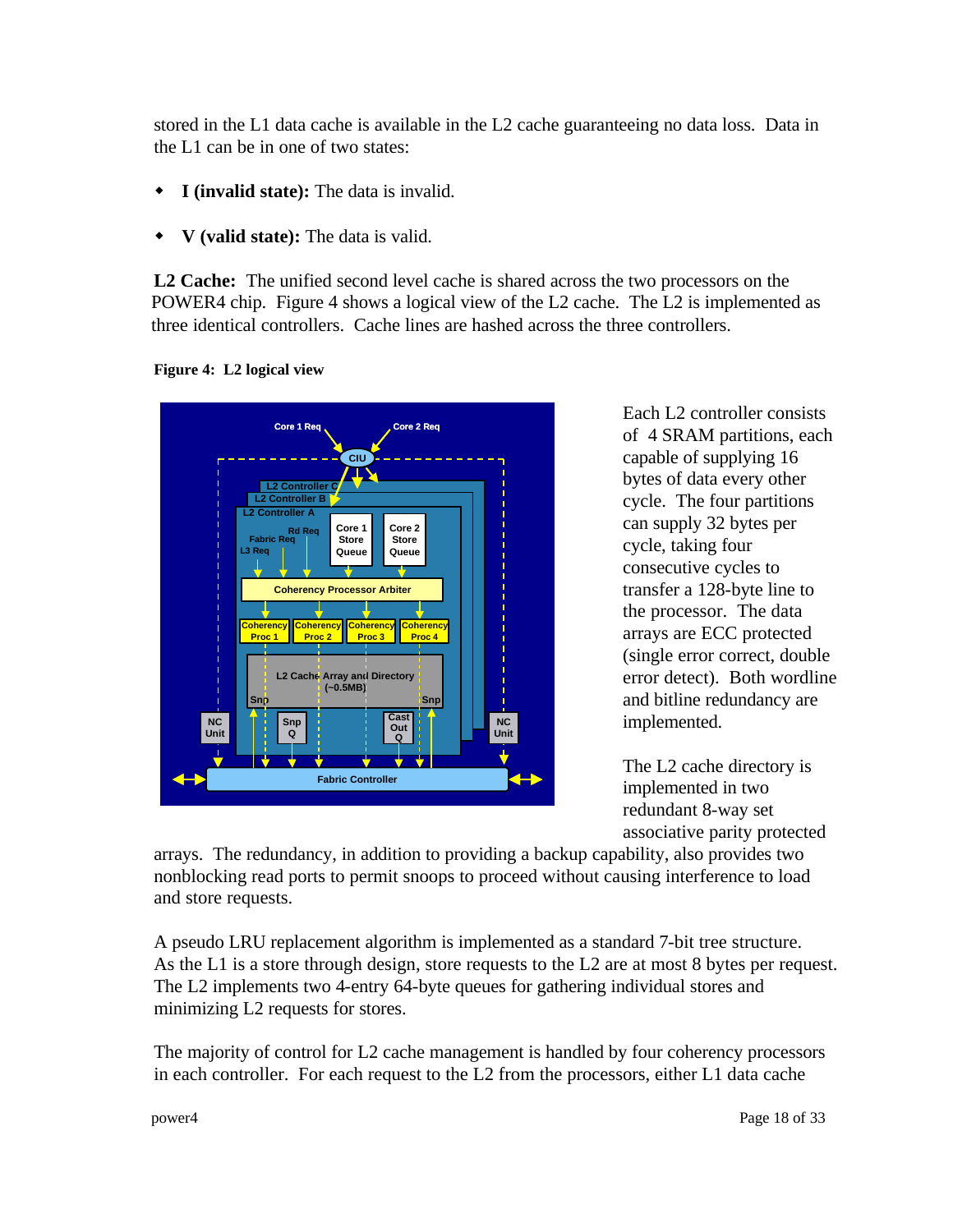reload requests or instruction fetches, or from one of the store queues, a coherency processor is assigned to handle the request. Each coherency processor has associated with it a castout processor to handle deallocation of cache lines to accommodate L2 reloads on L2 misses. The coherency processor does the following:

- Controls the return of data from the L2 (hit) or from the fabric controller (miss) to the requesting core via the CIU;
- $\bullet$  Updates the L2 directory as needed;
- w Issues fabric commands for L2 misses on fetch requests and for stores that do not hit in the L2 in the M, Me or Mu state (described below);
- Controls writing into the L2 when either reloading due to fetch misses in the L2 or stores from the processors; and,
- w Initiates back invalidates to a processor via the CIU resulting from a store from one core that hits a cache line marked as resident in the other processor's L1 data cache.

Included in each L2 controller are four snoop processors responsible for managing coherency operations snooped off of the fabric. When a fabric operation hits on a valid L2 directory entry, a snoop processor is assigned to take the appropriate action. Depending on the type of operation, the inclusivity bits in the L2 directory, and the cache line's coherency state, one or more of the following actions may result:

- $\bullet$  Send a back invalidate request to the core(s) to invalidate a cache line in its L1 data cache;
- $\bullet$  Read the data from the L2 cache;
- Update the cache line's directory state;
- w Issue a *push* operation to the fabric to write modified data back to memory; and,
- Source data to another L2 from this L2.

In addition to dispatching a snoop processor, the L2 provides a snoop response to the fabric for all snooped operations. When a fabric operation is snooped by the L2, the directory is accessed to determine if the targeted cache line is resident in the L2 cache and, if so, what its coherency state is. Coincident with the snoop directory lookup, the snooped address is compared with the addresses of any currently active coherency, castout and snoop processors to detect address collision scenarios. The address is also compared to the per core reservation address registers. Based upon all of this information, the snoop response logic determines the appropriate snoop response to send back.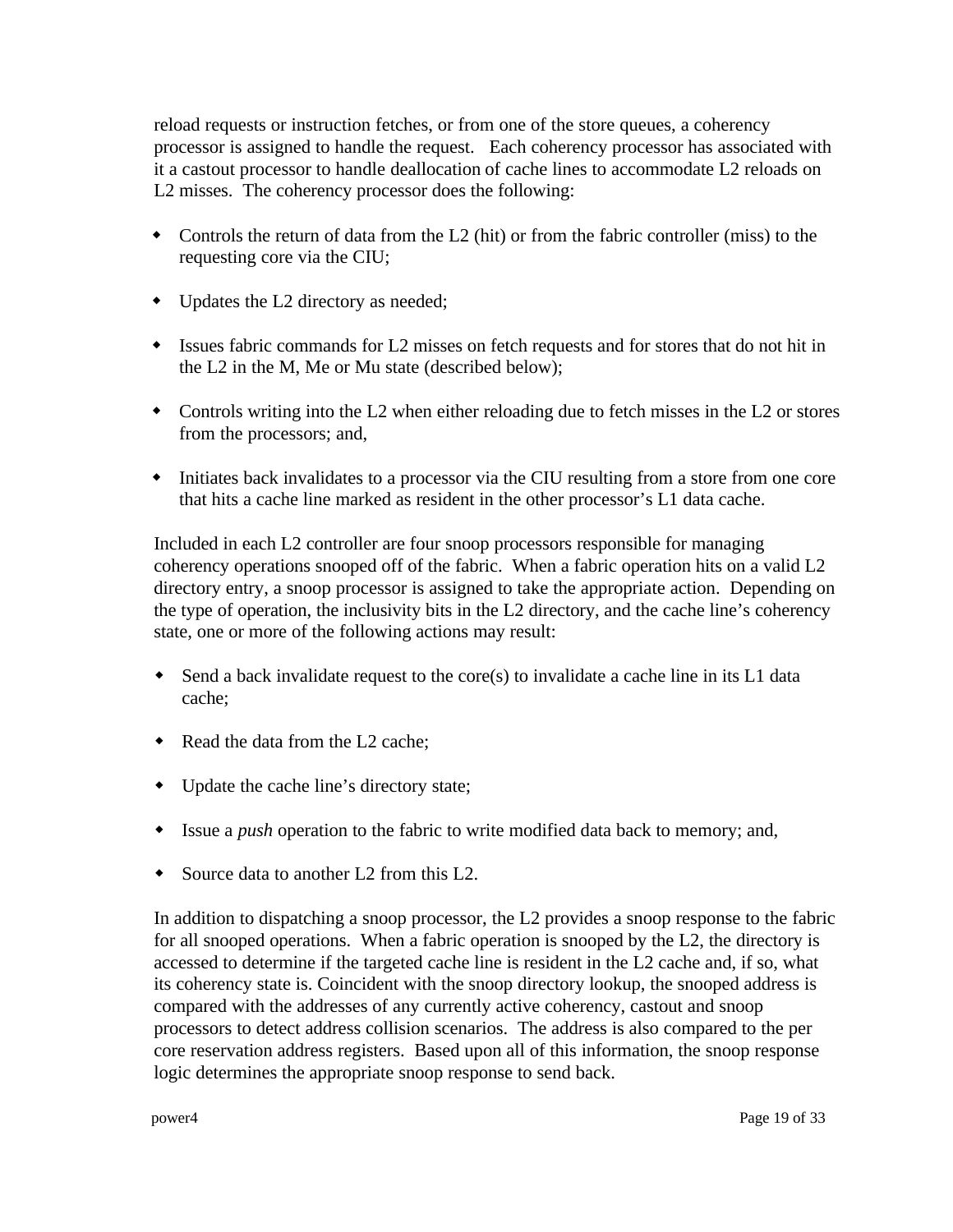The L2 cache controller also acts as the reservation station for the two cores on the chip in support of the *lwarx/ldarx* and *stwcx/stdcx* instructions. One address register for each core is used to hold the reservation address. The reservation logic maintains a reservation flag per core to indicate when a reservation is set. The flag is set when a *lwarx* or *ldarx* instruction is received from the core, and is reset when a *stwcx* or *stdcx* instruction succeeds, or when certain invalidating type operations are snooped, including a store to the reservation address from other cores in the system.

The L2 cache implements an enhanced version of the MESI coherency protocol supporting seven states as follows:

- w **I (invalid state):** The data is invalid. This is the initial state of the L2 entered from a Power OnReset or a Snoop invalidate hit.
- w **SL (shared state, can be source to local requesters):** The data is valid. The cache line may also be valid in other L2 caches. From this state, the data can be sourced to another L2 on the same module via intervention. This state is entered as a result of a core L1 data cache load request or instruction fetch request that misses in the L2 and is sourced from another cache or from memory when not in other L2s.
- **S** (shared state): The data is valid. The cache line may also be valid in other L2 caches. In this state, the data cannot be sourced to another L2 via intervention. This state is entered when a snoop read hit from another processor on a chip on the same module occurs and the data and tag were in the SL state.
- **M** (modified state): The data is valid. The data has been modified and is exclusively owned. The cache line cannot be valid in any other L2. From this state the data can be sourced to another L2 in a chip on the same or remote module via intervention. This state results from a store operation performed by one of the cores on the chip.
- Me (exclusive state): The data is valid. The data is not considered modified but is exclusive to this L2. The cache line cannot be valid in any other L2. Castout of an Me line only requires invalidation of the tag, i.e., data does not have to be written back to memory. This state is entered as a result of one of the cores on the chip asking for a reservation via the *lwarx* or *ldarx* instruction when data is sourced from memory or for a cache line being prefetched into the L2 that was sourced from memory. (Sourcing data from the L3 in O state is equivalent to sourcing it from memory.)
- Mu (unsolicited modified state): The data is valid. The data is considered to have been modified and is exclusively owned. The cache line cannot be valid in any other L2. This state is entered as a result of one of the cores on the chip asking for a reservation via the *lwarx* or *ldarx* instruction when data is sourced from another L2 in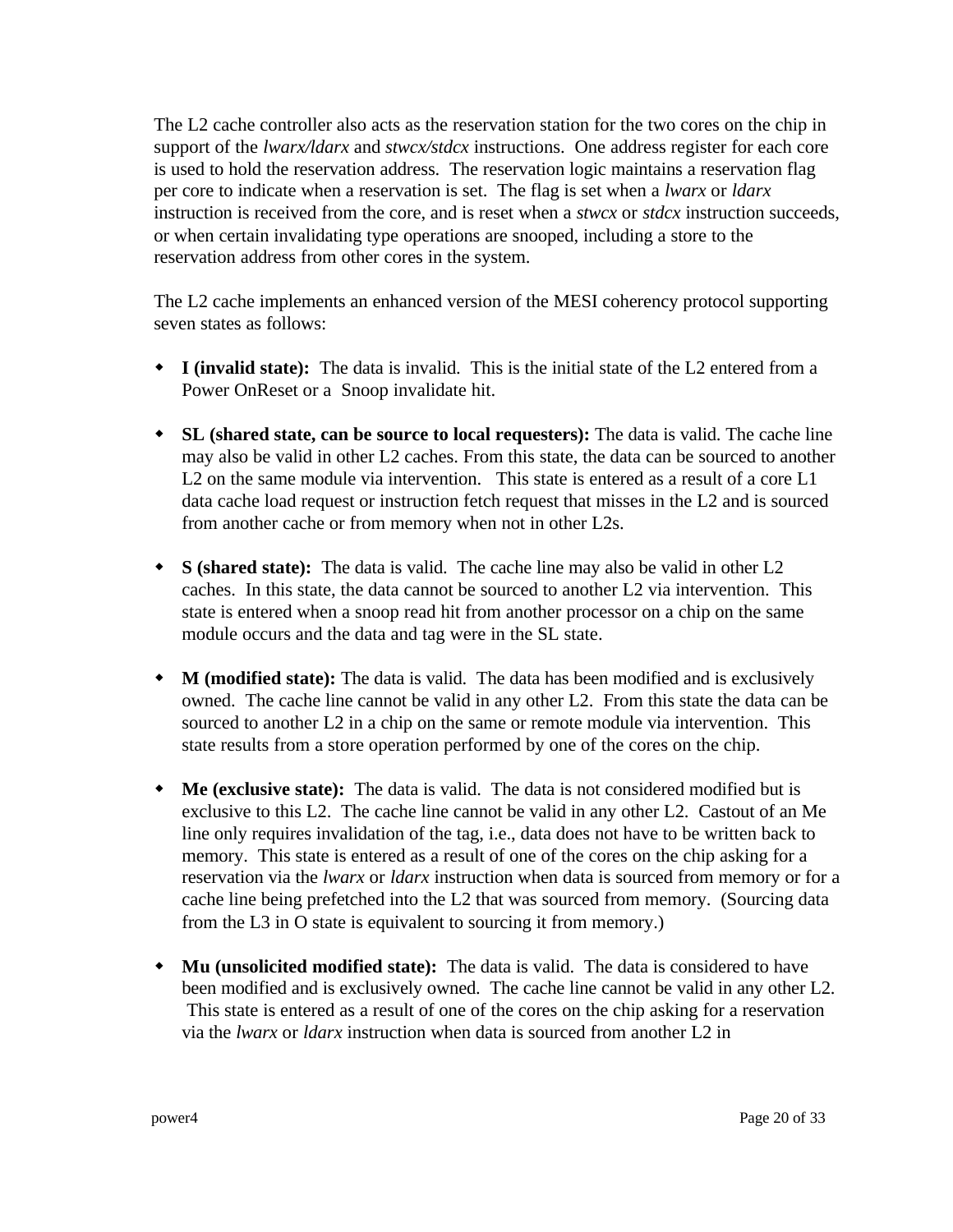M state or for a cache line being prefetched into the L2 that was sourced from another L2 in M state.

**T (tagged state):** The data is valid. The data is modified with respect to the copy in memory. It has also been sourced to another cache, i.e., it was in the M state at sometime in the past, but is not currently exclusively owned. From this state, the data will not be sourced to another L2 via intervention until the combined response is received and it is determined that no other L2 is sourcing data, i.e., if no L2s have the data in SL state. This state is entered when a snoop read hit occurs while in the M state.

The L2 state is maintained in the L2 directory. Table 4 summarizes the L2 states and possible L1 data cache state and possible state in other L2s. The directory also includes bits to indicate whether or not the data may be contained in one or both of the core's L1 data caches. Whenever a core requests data to be loaded into its L1 data cache a bit corresponding to that processor is set. This bit is not set for instruction fetches. This indication is imprecise as it is not reset if the data is replaced by the L1.

| L <sub>2</sub> State | <b>L1 Data Cache</b> | Sate in Other L2s |  |  |  |
|----------------------|----------------------|-------------------|--|--|--|
|                      |                      | Anv               |  |  |  |
| $\mathbf{D}$         |                      | I, $S, S_L, T$    |  |  |  |
| n.                   |                      | I, S, T           |  |  |  |
| M, Me or Mu          |                      |                   |  |  |  |
|                      |                      | I, S, $S_{L}$     |  |  |  |

**Table 4: Valid l2 states**

Included within the L2 subsystem are two Noncacheable Units (NCU), one per core, labeled the NC Units in Figure 4. The NCUs handle noncacheable loads and stores, as well as cache and synchronization operations. Each NCU is partitioned into two parts: the NCU Master and the NCU Snooper. The NCU Master handles requests originating from cores on the chip while the NCU Snooper handles the snooping of *tlbie* and *icbi* operations from the fabric.

The NCU Master includes a 4-deep FIFO queue for handling cache inhibited stores, including memory mapped I/O store operations, and cache and barrier operations. It also contains a 1-deep queue for handling cache inhibited load operations.

The return of data for a noncacheable load operation is via the L2 controller using the same reload buses as for cacheable load operations. Cache inhibited stores are routed through the NCU in order to preserve execution ordering of noncacheable stores with respect to each other.

Cache and synchronization operations originating in a core on the chip are handled in a similar manner as are cache inhibited stores except that they do not have any data associated with them. These operations are issued to the fabric. Most will be snooped by an L2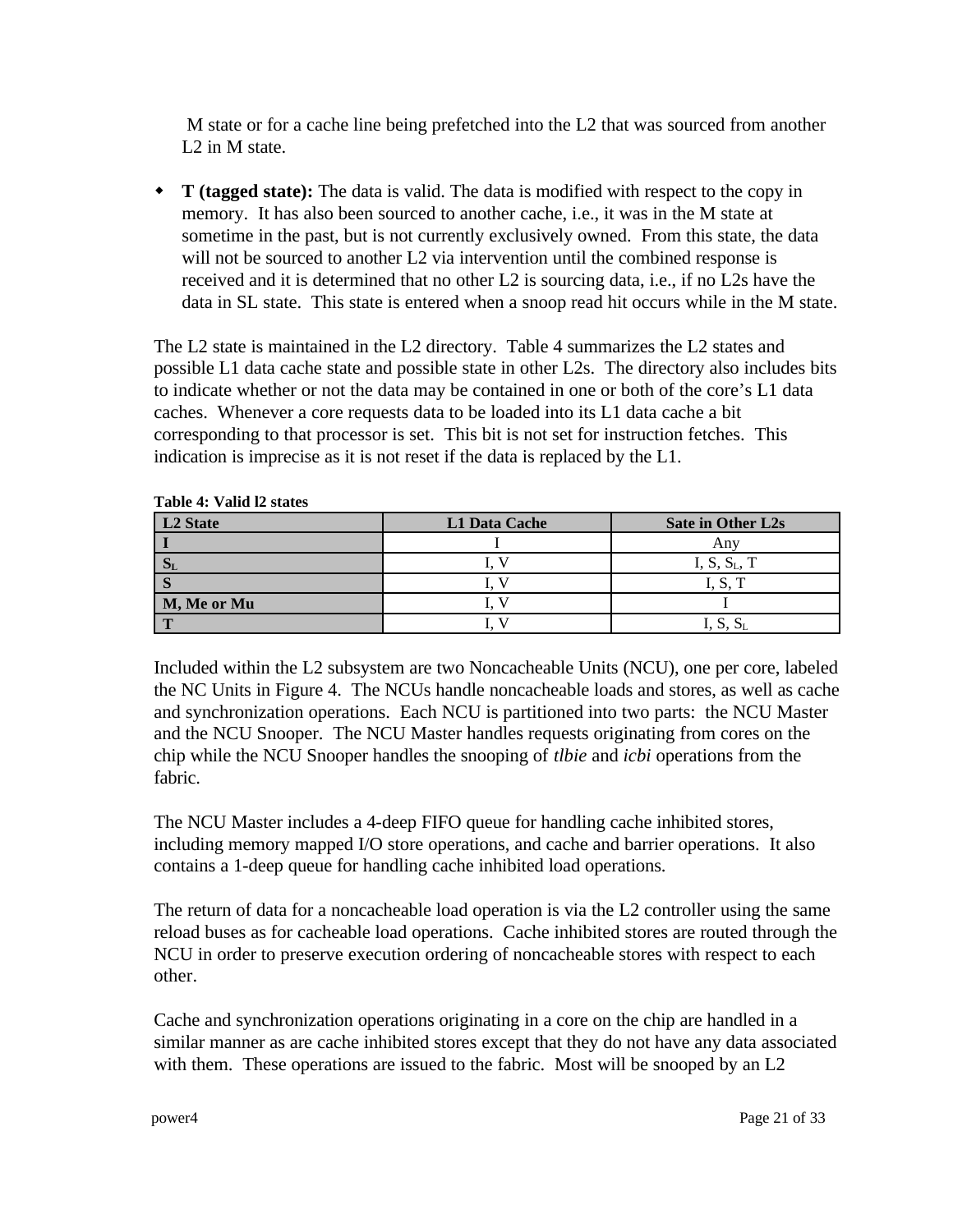controller. Included in this category are *icbi, tlbie, tlbsync, eieio, sync, ptesync, lsync, dcbf, dcbi* and a core acknowledgment that a snooped *TLB* has completed.

The NCU Snooper snoops *icbi* and *tlbi*e operations from the fabric propagating them upstream to the cores. These snoops are sent to the core via the L2 controller's reload buses. It also snoops *sync, ptesync, lsync,* and *eieio*. These are snooped as they may need to be retried due to an *icbi* or *TLB* that has not yet completed to the same processor.

L3 Cache: Figure 5 shows a logical view of the L3 cache. The L3 consists of two components, the L3 controller and the L3 data array. The L3 controller is on the POWER4 chip and contains the tag directory, and the queues and arbitration logic to support the L3 and the memory behind it. The data array is stored in two 16 MB eDRAM chips mounted on a separate module. A separate memory controller can be attached to the backside of the L3 module.



**Figure 5: L3 logical view** To facilitate physical design and minimize bank conflicts, the embedded DRAM on the L3 chip is organized as 8 banks at 2 MB per bank, with banks grouped in pairs to divide the chip into four 4 MB quadrants. The L3 Controller is also organized in quadrants. Each quadrant contains two coherency processors to service requests from the Fabric, perform any L3 cache and/or memory accesses, and update the L3 tag directory. Additionally, each quadrant contains 2 processors to perform the memory castouts, invalidate functions and DMA writes for I/O operations. Each pair of quadrants shares one of the two L3 tag directory SRAMs.

The L3 cache is 8-way setassociative organized in 512 byte blocks, with coherence maintained on 128-byte sectors for compatibility with the L2 cache. Five coherency states are supported for each of the 128-byte sectors as follows:

w **I (invalid state):** The data is invalid.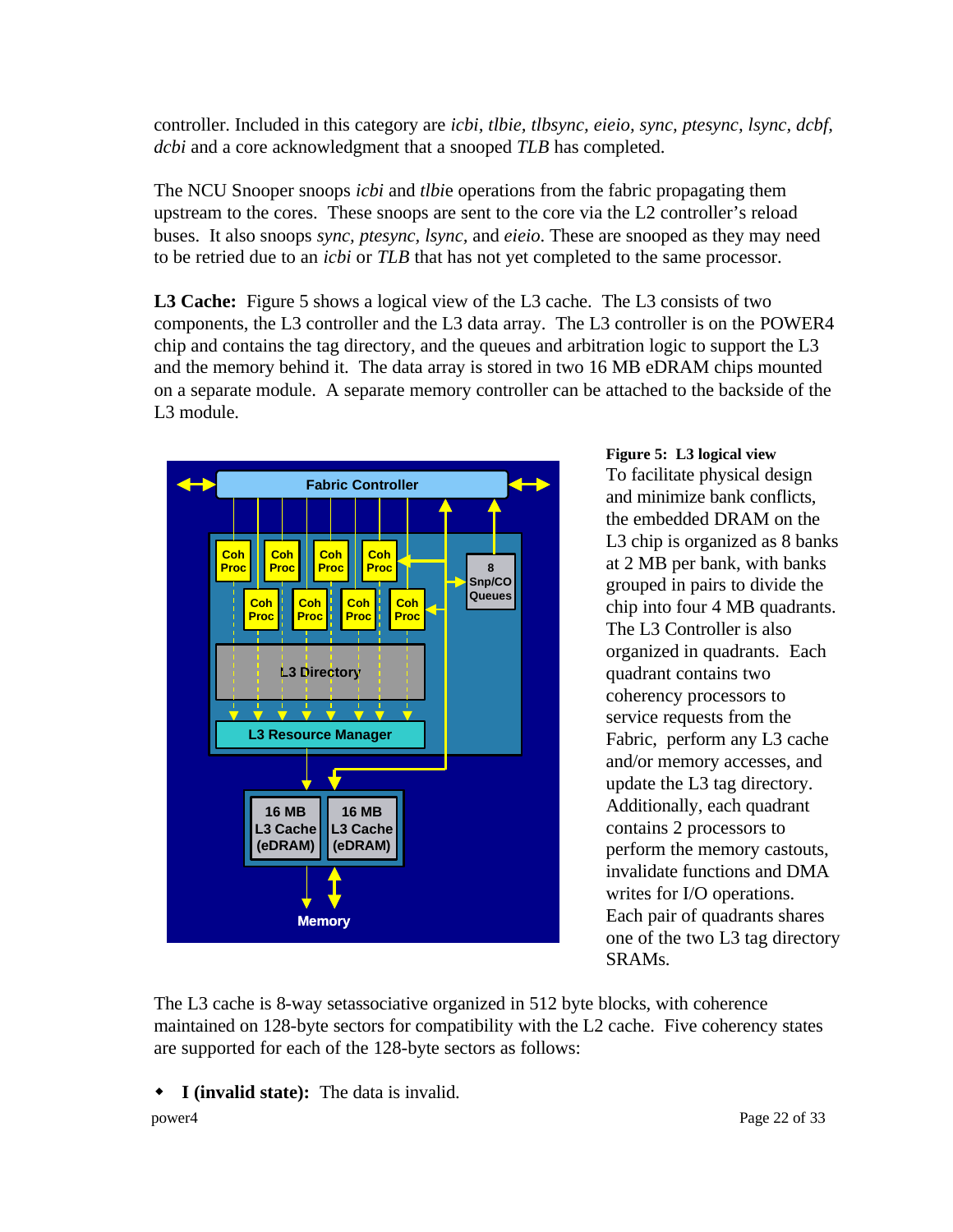- w **S (shared state):** The data is valid. In this state, the L3 can only source data to L2s that it is caching data for.
- w **T (tagged state):** The data is valid. The data is modified relative to the copy stored in memory. The data may be shared in other L2 or L3 caches.
- w **Trem (remote tagged state):** This is the same as the T state, but the data was sourced from memory attached to another chip.
- **O** (prefetch data state): The data in the L3 is identical to the data in memory. The data was sourced from memory attached to this L3. The status of the data in other L2 or L3 caches is unknown.

Each L3 coherency processor supports one random cache or memory access. For sequential accesses the L3 coherency processors can support up to four concurrent load/store requests within a 512-byte L3 cache block. This allows the L3 to support increased cache and memory throughput for many common technical workloads to take advantage of the bandwidth capability available with the high speed buses in POWER4 systems.

The L3 is designed to be used as a standalone 32 MB L3 cache, or to be combined with other L3s on the same processor module in pairs or groups of four to create a larger, address interleaved L3 cache of 64 MB or 128 MB. Combining L3s into groups not only increases the L3 cache size, but also scales the available L3 bandwidth. When combined into groups, L3s and the memory behind them are interleaved on 512 byte granularity. The fabric bus controller controls which quadrant of which L3 a particular real address maps to, and the selected L3 controller adjusts the mapping from real address to L3 index and tag to account for the increase in the effective cache size. Table 5 shows the mapping of real address bits to L3 index and tag, as well as the algorithm for routing an address to the corresponding L3 controller and quadrant. The custom address flow logic is optimized for the 128-MByte combined case. To handle the index/tag adjustment for the smaller L3 cache sizes, the appropriate bits are swapped as the L3 controller receives an address from the Fabric Bus Controller. This approach causes the index bits to appear in a nonintuitive order, but avoids the need for the custom address flow logic to shift all of the address bits to make this adjustment. All address bit ranges in Table 5 assume that the full 42-bit address is denoted as bits 22:63. Bits 55:56 are the sector ID bits, and bits 57:63 are the offset within the 128-byte coherence granule.

| <b>Logical L3 Size</b> | L3 Index     | $L3$ Tab |       | L3 Chip Select   L3 Quadrant Select |
|------------------------|--------------|----------|-------|-------------------------------------|
| 32 MB                  | 51:52, 42:50 | 22:41    | $- -$ | 53:54                               |
| 64 MB                  | 51.41:50     | 22:40    | 54    | 52:53                               |
| 128 MB                 | 40:50        | 22:39    | 53:54 | 51:52                               |

**Table 5: Mapping of real address bits to access L3 depending on L3 size**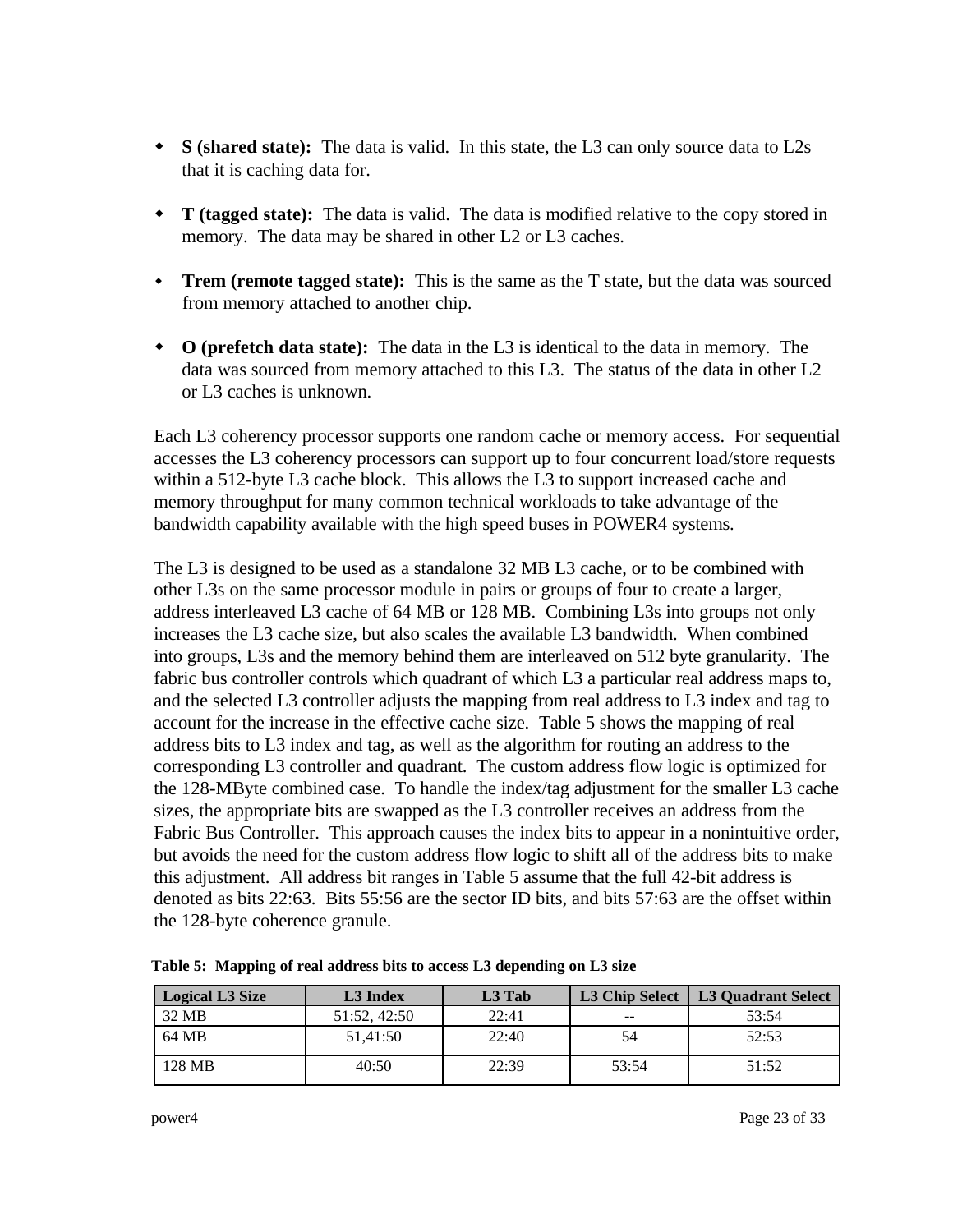The L3 caches data, either from memory that resides beneath it or that resides elsewhere in the system, on behalf of the processors attached to its processor module. When one of its processors issues a load request that misses the L3 cache, the L3 controller allocates a copy of the data in S (shared) state. Inclusivity with the L1 and L2 is not enforced. Hence, when the L3 deallocates data it does not invalidate any L1 or L2 copies. The L3 enters T or Trem state when one of its local L2 caches does a castout from M or T state. An address decode is performed at snoop time to determine whether the address maps to memory behind the L3 or elsewhere in the system, and this causes the L3 to transition to T or Trem state as appropriate. This design point was chosen to avoid the need for a memory address range decode when the L3 performs a castout operation. The L3 can use the T/Trem distinction to determine whether the data can be written to the attached memory controller, or whether the castout operation must be issued as a Fabric Bus transaction.

When in T or Trem state, the L3 sources data to any requestor in the system. However, when in S state, the L3 will only source data to its own L2s. This minimizes data traffic on the buses between processor modules, since whenever possible, data is sourced by an L3 cache on the requesting processor module. When in O state, the L3 sources data to any requestor using the same rules that determine when it is permitted to send data from its attached memory controller, i.e., no cache is sourcing data and no snooper retried the request.

The L3 tag directory is ECC protected to support single bit error correct and double bit error detect. Uncorrectable errors result in a system checkstop. If a directory access results in a correctable error, the access is stalled while the error is corrected. After correction the original access takes place. When an error is corrected, a Recovered Attention is sent to the Service Processor for thresholding purposes.

The L3, memory address and control buses have parity bits for singlebit error detection. The L3 and memory data buses, as well as the L3 cache embedded DRAMs, have ECC to support singlebit error correct and doublebit error detect. Uncorrectable errors are flagged and delivered to the requesting processor with an error indication, resulting in a machine check interrupt. Correctable errors are corrected inline, and a Recovered Attention is sent to the Service Processor for thresholding purposes.

The L3 supports Cache Line Delete. The Cache Line Delete function is used to mask stuck faults in the L3 cache embedded DRAMs. Line Delete Control Registers allow the Service Processor to specify values of L3 index for which a particular member should not be used. When the L3 controller snoops a request that matches a specified L3 index, it masks off the tag directory compare for the member in question. The replacement algorithm also avoids the deleted member when choosing a victim in the specified congruence class. Cache Line Delete can be invoked at IPL time based upon results of poweron diagnostic testing, or it can be enabled dynamically due to a fault detected at runtime.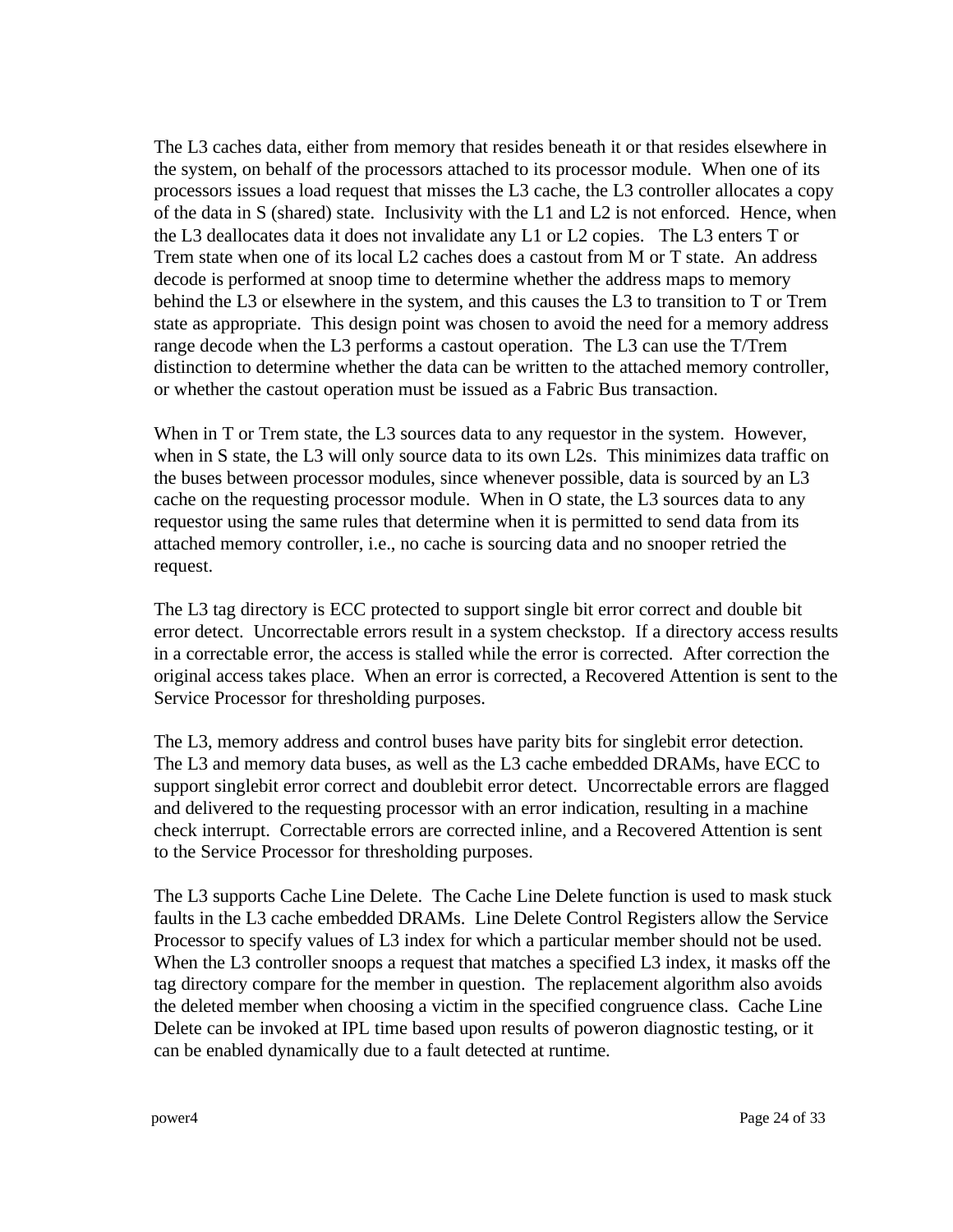If an L3 tag directory develops a stuck fault, or L3 cache embedded DRAMs develop more stuck faults than can be handled with the Line Delete Control Registers, the L3 cache on the failing processor chip can be reconfigured and logically taken out of the system without removing other L3 caches in the system and without reconfiguring the memory attached to that L3. Memory accesses continue to pass through the reconfigured L3 module, but that L3 controller no longer performs cache operations.

**Memory Subsystem:** A logical view of the memory subsystem is shown in Figure 6. Each POWER4 chip can have an optional memory controller attached behind the L3 cache. Memory controllers are packaged two to a memory card and support two of the four processor chips on a module. A module can attach 2 memory cards, maximum. Memory controllers can have either one or two ports to memory.



#### **Figure 6: Memory subsystem logical view**

The memory controller is attached to the L3 eDRAM chips, with each chip having two 8-byte buses, one in each direction, to the data interface in the memory controller. These buses operate at one-third processor speed using the Synchronous Wave Pipeline Interface to operate at high frequencies.

Each port to memory has four 4-byte bidirectional buses operating at 400 MHz connecting Load/Store buffers in the memory controller to four System Memory

Interface (SMI) chips used to read and write data from memory. When two memory ports are available they each work on 512-byte boundaries. The memory controller has a 64-entry Read Command Queue, a 64-entry Write Command Queue and a 16-entry Write Cache Queue.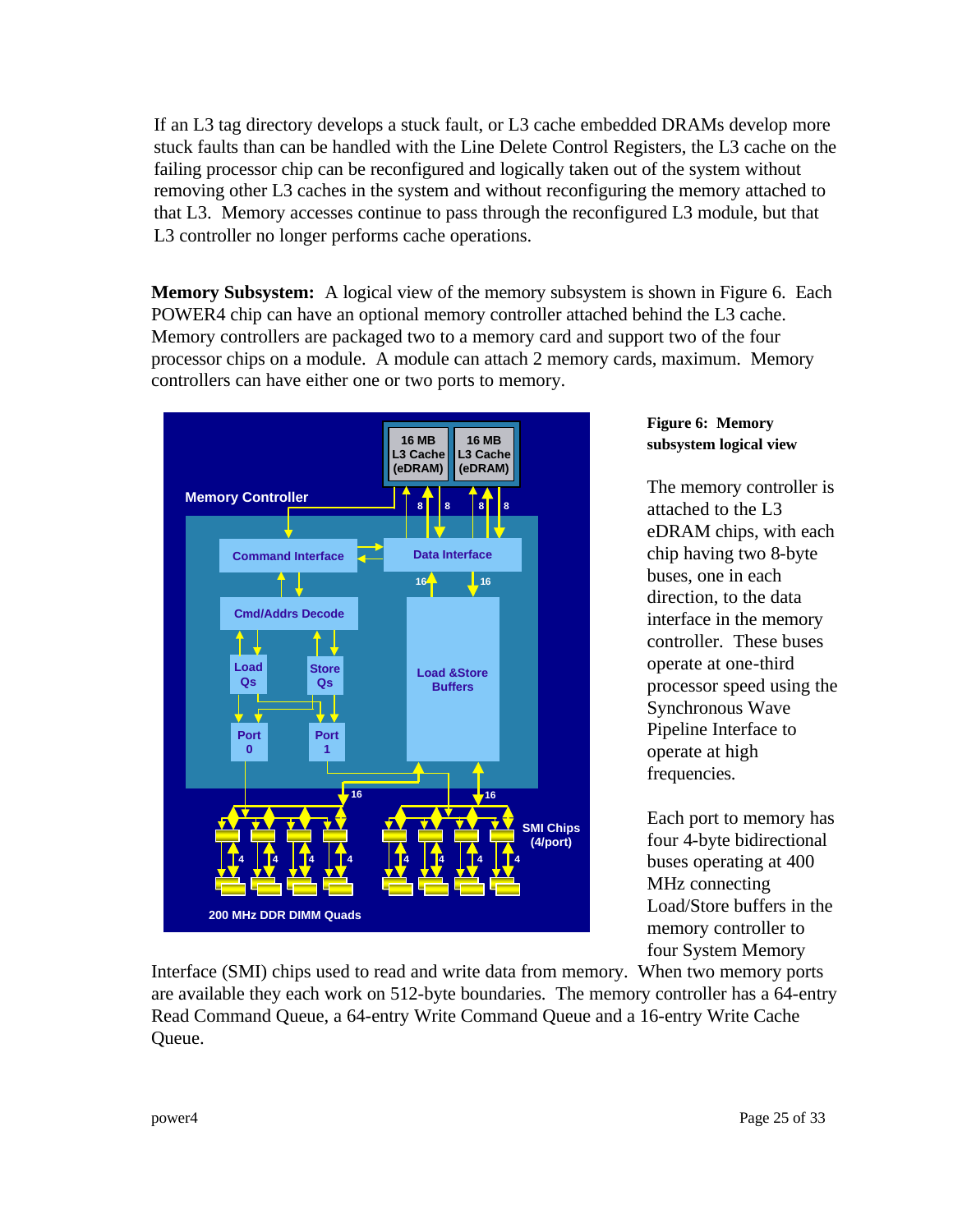The memory is protected by a singlebit error correct, doublebit error detect ECC. Additionally, memory scrubbing is used in the background to find and correct soft errors.

Each memory extent has an extra DRAM to allow for transparent replacement of one failing DRAM per group of four DIMMs using chip kill technology. Redundant bit steering is also employed.

**Hardware Data Prefetch:** POWER4 systems employ hardware to prefetch data transparently to software into the L1 data cache. When load instructions miss sequential cache lines, either ascending or descending, the prefetch engine initiates accesses to the following cache lines before being referenced by load instructions. In order to insure the data will be in the L1 data cache, data is prefetched into the L2 from the L3 and into the L3 from memory. Figure 7 shows the sequence of prefetch operations. Eight such streams per processor are supported.

#### **Figure 7: POWER4 hardware data prefetch**



Once a sequential reference stream is recognized, whenever a load instruction initiates a request for data in a new cache line the prefetch engine starts staging the next sequential line into the L1 data cache from the L2. At the same time it initiates a request to the L3 to stage a line into the L2. However, as latencies to load the L2 from the L3 are longer than the latency to load the L1 from the L2, rather than prefetch the second cache line, the fifth is prefetched, as shown in Figure 7. Prior references, or the initial ramp up on stream initiation, has already staged the second through fourth lines from the L2 to the L1 data cache. Similarly, a line is replaced in the L3 from memory. In order to minimize processing required to retrieve data from memory into the L3, a 512-byte line is prefetched. This needs to be done only every fourth line referenced. In the case shown in the figure, lines 17 through 20 are prefetrched from memory to the L3.

As memory references are based on real addresses, whenever a page boundary is crossed the prefetching must be stopped as we do not know the real address of the next page. Towards this end, POWER4 implements two page sizes, 4KB and 16MB. In addition to allowing the prefetch to continue for longer streams, it also saves translation time. This is especially useful for technical applications where it is common to sequentially reference large amounts of data.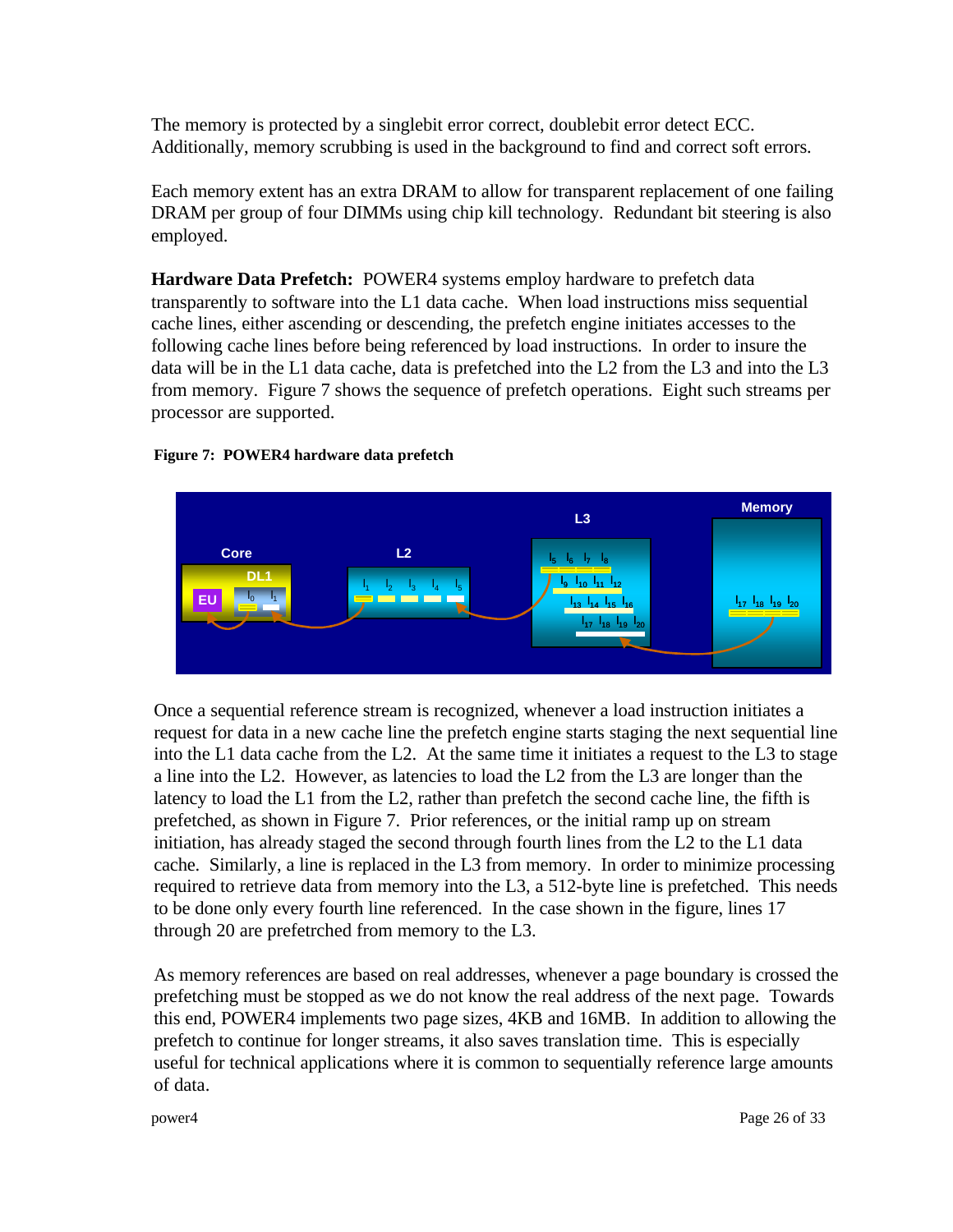In order to guard against prematurely installing a stream to be prefetched by the hardware, POWER4 ramps up the prefetches slowly requiring an additional 4 sequential cache misses to occur before the entire sequence of cache lines are in various stages of prefetch to the L1 data cache. However, software can often tell that a prefetch stream should be initiated. Towards this end, the *data cache block touch (dcbt)* instruction has been extended using a previously reserved bit to indicate to the hardware that a prefetch stream should be installed immediately without waiting for confirmation.

Special logic to implement data prefetching exists in the core's Load/Store Unit (LSU) and in the L2 and L3. The direction to prefetch, up or down, is determined by the actual load address within the line that causes the cache miss. If the load address is in the bottom \_ of the line then the guessed direction is up. If the actual load address is in the top \_ of the line then the guessed direction is down. The prefetch engine initiates a new prefetch when it detects a reference to the line it guessed will be used. If the initial guess on the direction is not correct the subsequent access will not confirm to the prefetch engine that it had a stream. The incorrectly initiated stream will eventually be deallocated. The corrected stream will be installed as a new stream.

# **5. Interconnecting Chips to Form Larger SMPs**

The basic building block is a multichip module (MCM) with four POWER4 chips to form an 8-way SMP. Multiple MCMs can be further interconnected to form 16, 24 and 32-way SMPs.

**4-chip, 8-way SMP Module:** Figure 8 shows the logical interconnection of four POWER4 chips across four logical buses to form an 8-way SMP. Each chip writes to its own bus arbitrating between the L2, I/O controller, and the L3 controller for the bus. Each of the four chips snoop all of the buses and if a transaction is presented that it needs to act on it takes the appropriate action. Request for data from an L2 are snooped by all chips to (a) see if it is in their L2 and in a state that it can source it to the requesting chip, or (b) see if it is in its L3 or in memory behind its L3 cache based on the real address of the request. Assuming it is, the sourcing chip returns the requested data to the requesting chip on its bus.

The interconnection topology appears like a bus-based system from a single chip's perspective. From the module's perspective it appears like a switch.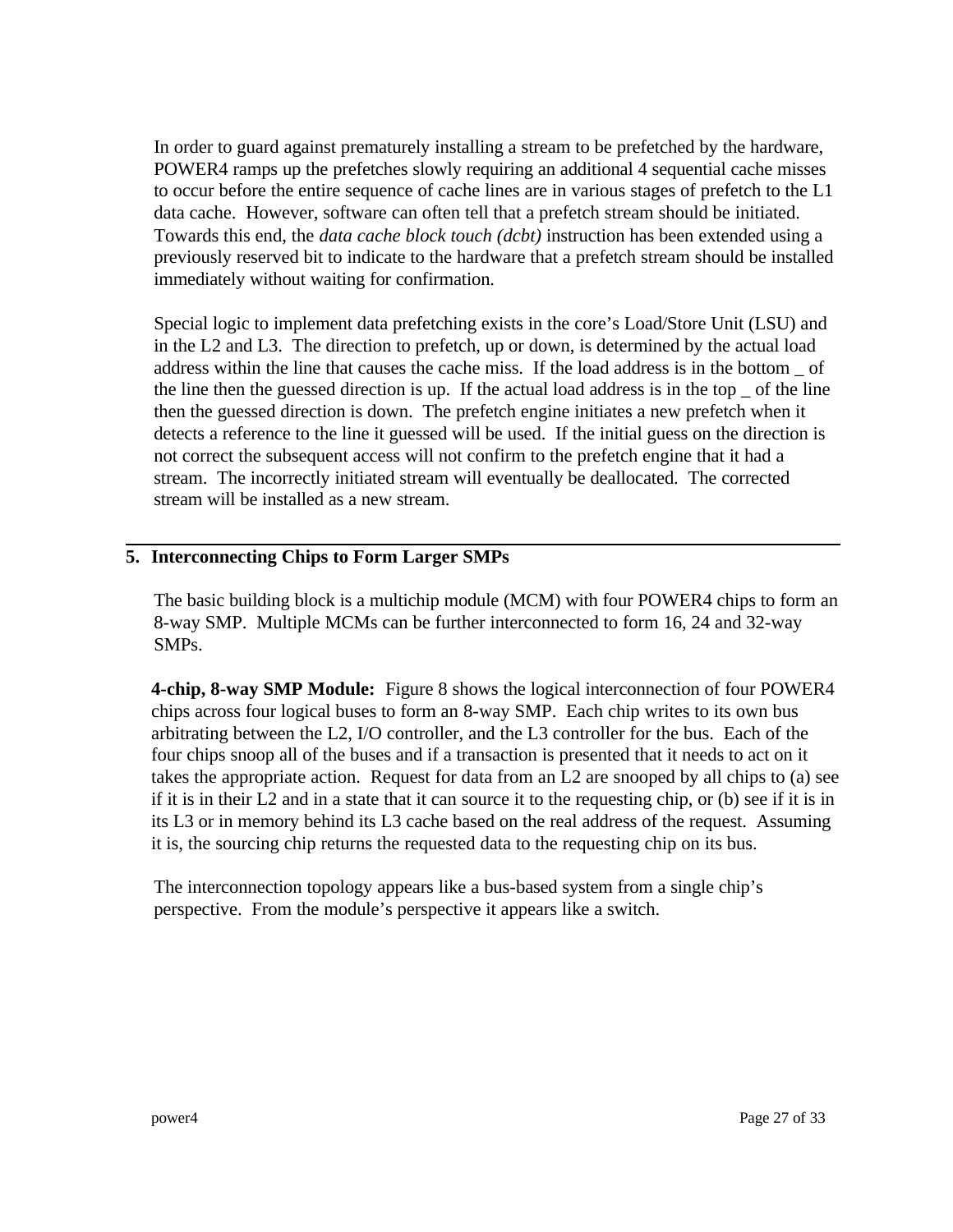

**Figure 8:** POWER4 multi-chip module with four chips

**Multiple Module Interconnect**: Figure 9 shows the interconnection of multiple 4-chip MCMs to form larger SMPs. From 1 to 4 MCMs can be interconnected. When interconnecting multiple MCMs, the intermodule buses act as repeaters moving requests and responses from one module to another module in a ring topology. As with the single MCM configuration, each chip always sends requests/commands and data on its own bus but snoops all buses.

**12. L3 Memory Configurations:** As noted earlier, each MCM can have from zero to two memory cards. In the case of two memory cards, there is no requirement that they be of equal size. In the case of no memory cards or two equal size memory cards connected to an MCM, the four L3s attached to the module act as a single 128 MB L3. In a single MCM system, each L3 caches data sourced from the memory attached behind its L3 cache. In the case of multiple MCMs and data being sourced from memory attached to another module, an attempt is made to cache the returned data on the requesting module. The particular L3 chosen is the L3 attached to the chip controlling the bus on which the data is returned on.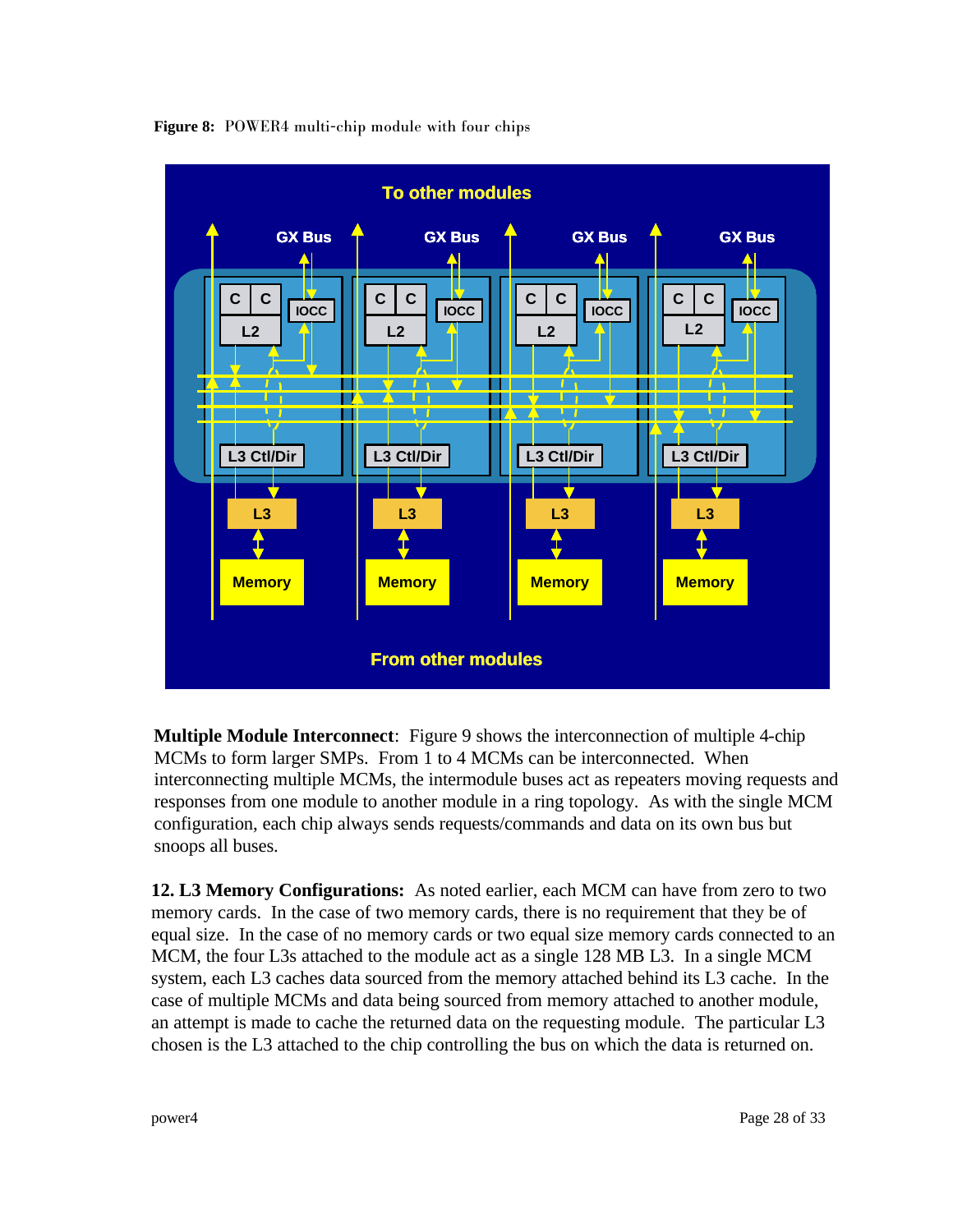However, if the L3 is busy servicing requests, it is not cached. Also, data is not cached on the sourcing module if it is being sourced to a chip on another module.



## **Figure 9: Multiple POWER4 multi-chip module interconnection**

If one memory card or two unequal size memory cards are attached to a module, then the L3s attached to the module function as two 64 MB L3s. The two L3s that act in concert are the L3s that would be in front of the memory card. (Note that one memory card is attached to two chips.) The caching of requests to remote modules described above functions in this case in a comparable manner with the exception that the two L3s acting as a single L3 are considered to logically form a module boundary (for caching purposes).

## **6. I/O Structure**

Figure 10 shows the I/O structure in POWER4 systems. Attached to a POWER4 GX bus is a Remote I/O (RIO) Bridge chip. This chip transmits the data across two 1-byte wide RIO buses to PCI Host Bridge (PHB) chips. Two separate PCI buses attach to PCIPCI bridge chips that further fan the data out across multiple PCI buses. When multiple nodes are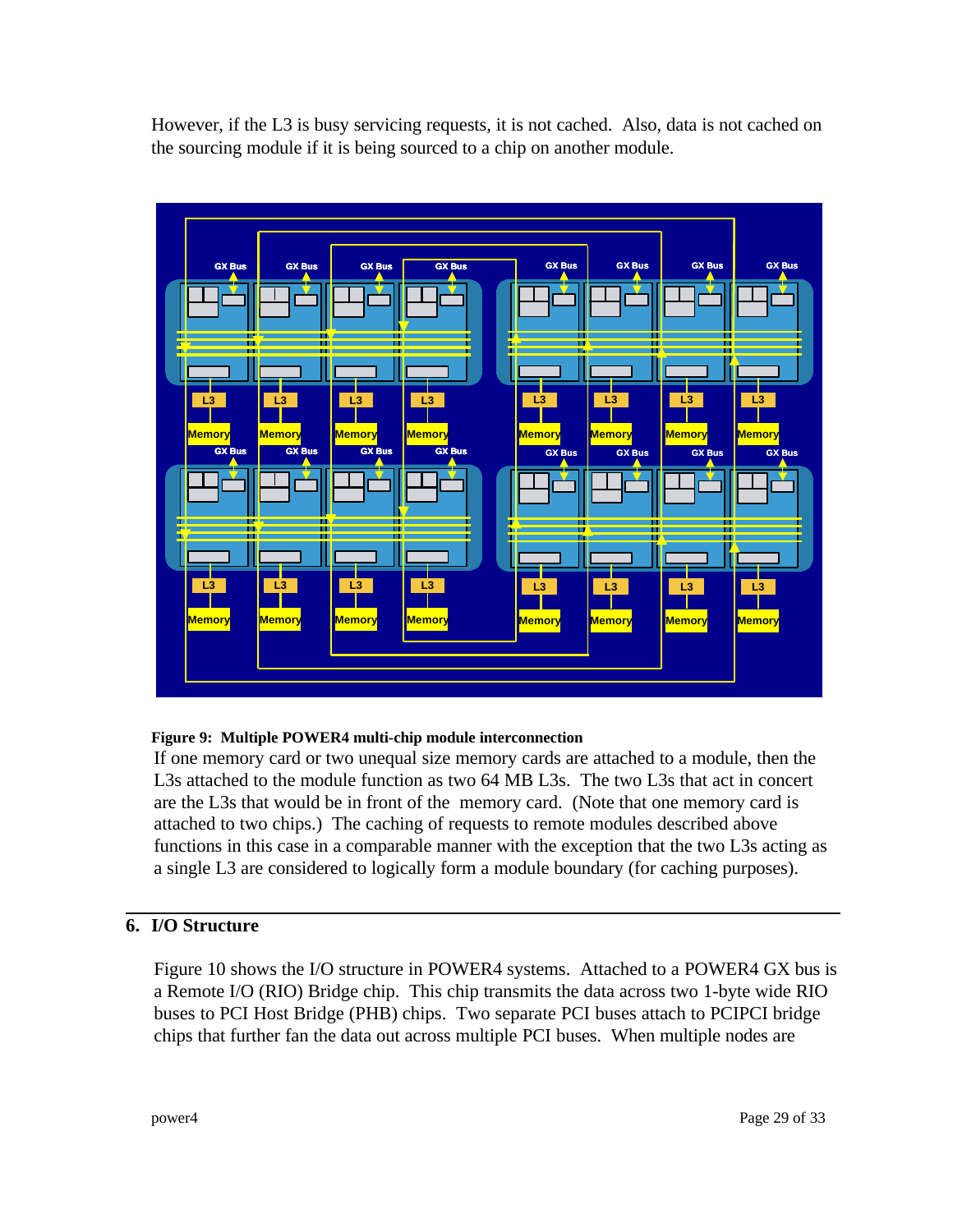**Figure 10: I/O logical view**



interconnected to form clusters of systems, the RIO Bridge chip is replaced with a chip that connects with the switch. This provides increased bandwidth and reduced latency over switches attached via the PCI interface.

# **7. System Balance**

POWER4 systems are designed to deliver balanced performance. As an example, as additional chips and MCMs are added to form larger SMP systems, additional resources are added, as can be seen from Figure 9. With the addition of each pair of POWER4 chips, the ability to add a memory card is provided. In addition to memory capacity, memory bandwidth is increased. Each additional POWER4 chip provides additional L3 resource.

All buses interconnecting POWER4 chips, whether or not on or off module, operate at half processor speed. As future technology is exploited allowing chip size to decrease and operating frequencies to increase, system balance is maintained, as bus speeds are no longer fixed but geared to processor frequency.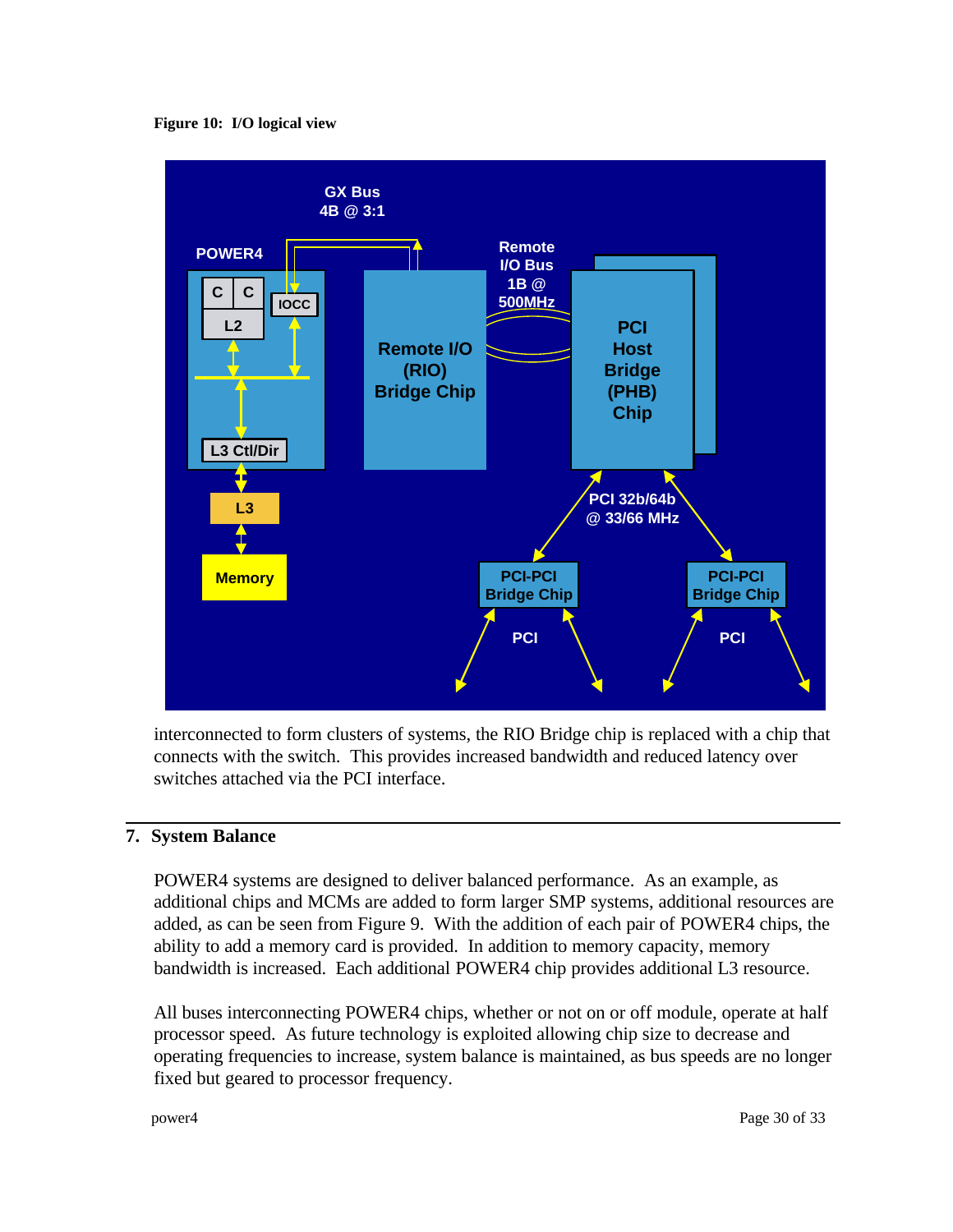The multi-MCM configuration provides a worst case memory access latency of slightly over 10% more than the best case memory access latency maintaining the flat memory model simplifying programming.

The 8-way MCM is the building block for the system. It is only available with four chips, each with its attached L3. A single processor on a chip has all of the L3 resources attached to the module, and the full L2 onboard the chip. If this processor is the only processor executing, it would exhibit extremely good performance. If only one chip of the four on the module is active, the situation is similar, though both processors now share a common L2. They both have full access to all of the L3s attached to the module. When analyzing measurements comparing 1-way to 2-way to 4-way to 8-way performance one must account for the full L3 available in all of these configurations.

## **8. RAS Philosophy**

It is not our intent here to describe the RAS mechanisms implemented in POWER4 systems. However, we would be remiss if we did not address the basic philosophy driving the design. Other white papers are planned to address this area in depth.

Simply stated, the RAS approach is to minimize outages as much as possible. This is achieved using several mechanisms. They manifest themselves by using redundant resources in some cases (as is the case with bit steering to allow spare memory bits to be used to correct faulty memory cells and by, after general availability, dynamically switching in spare resources such as processors, if a resource fails); by changing many checkstops into synchronous machine interrupts to allow software to take corrective action rather than halting execution; by failing only the affected partition in an LPAR environment and letting other partitions continue operation. If the POWER4 service processor detects a component beginning to exhibit errors above a predetermined threshold, the Field Replaceable Unit (FRU) containing the component, is scheduled to be replaced before it incurs a hard failure

#### **9. Future Roadmap**

Enhancements to the current POWER4 system in the coming years will take several directions.

We are in the process of leveraging newer technologies to allow us to increase frequency while further decreasing power. We have already stated we will exploit IBM's low-k technology employed in their 0.13 \_m lithography process. We will aggressively increase processor frequencies to the 2+ GHz range while maintaining the system balance our current design offers.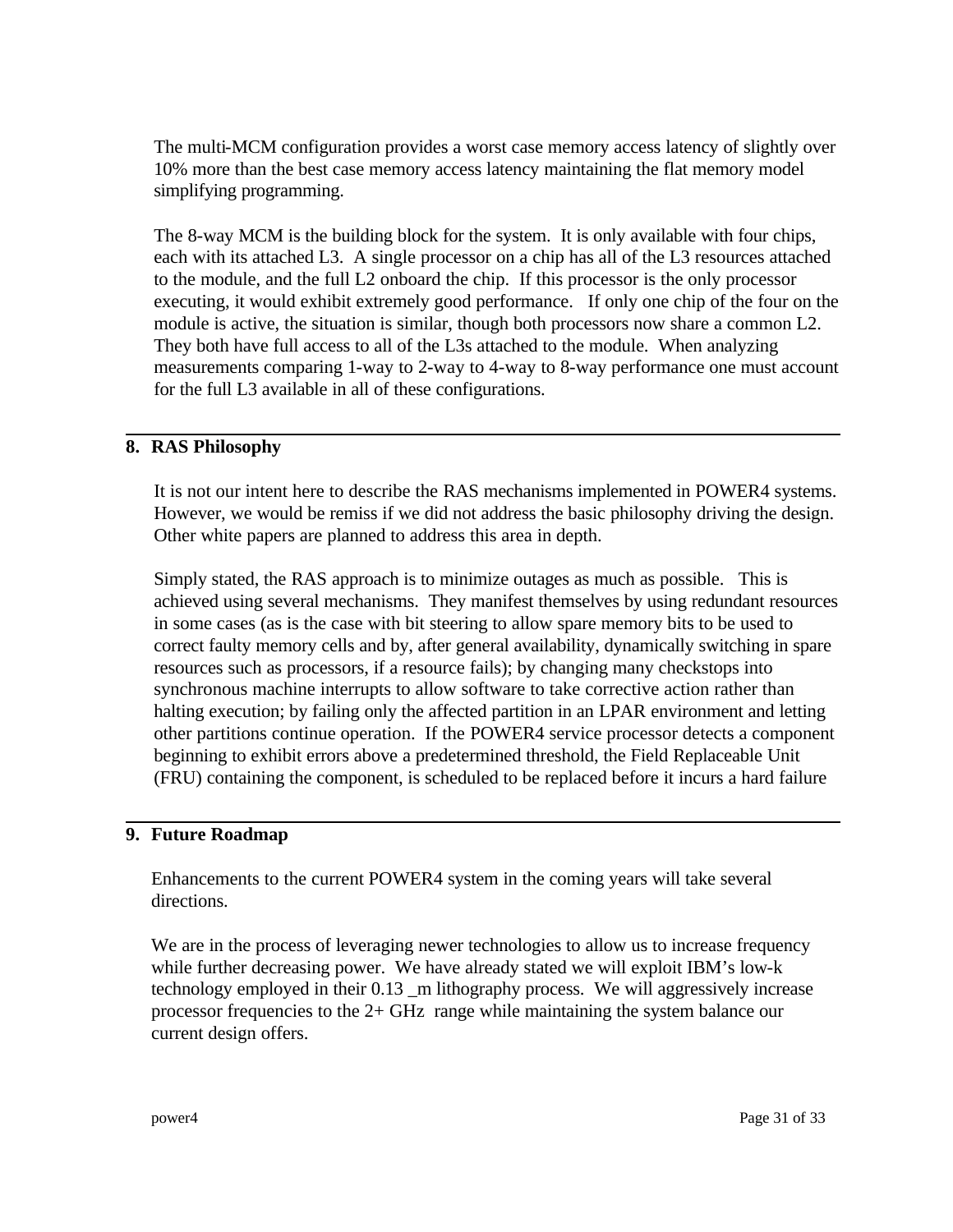The current design introduces parallelism throughout the system so as to overcome the relatively speaking increasing memory latencies resulting from high frequency operations. The parallelism allows one to continue executing in the presence of cache misses. Future POWER4 systems will continue this design, increasing parallelism and providing larger caches.

We have already invested in insuring that software can exploit the increased performance levels POWER4 systems will be offering. But, this is a never ending endeavor. We will continue making system level enhancements so as to provide even greater performance increases over time.

#### **10. Summary**

POWER4 development has met our objectives in terms of performance and schedule as defined at the project start.

Enormous levels of bandwidth and concurrency contribute to superior performance across a broad range of commercial and high performance computing environments. These unprecedented performance levels are achieved by a total system design that exploits IBM's leading technologies.

As early as January 2000, the superiority of this design point was recognized by the publishers of the MicroProcessor Report. At that time they awarded POWER4 the 2000 MicroProcessor Technology Award in recognition of its innovations and technology exploitation.

We are well along in developing follow-on systems to the current POWER4 to further enhance its leadership. POWER4 is redefining what is meant by a server and how a server needs to be designed.